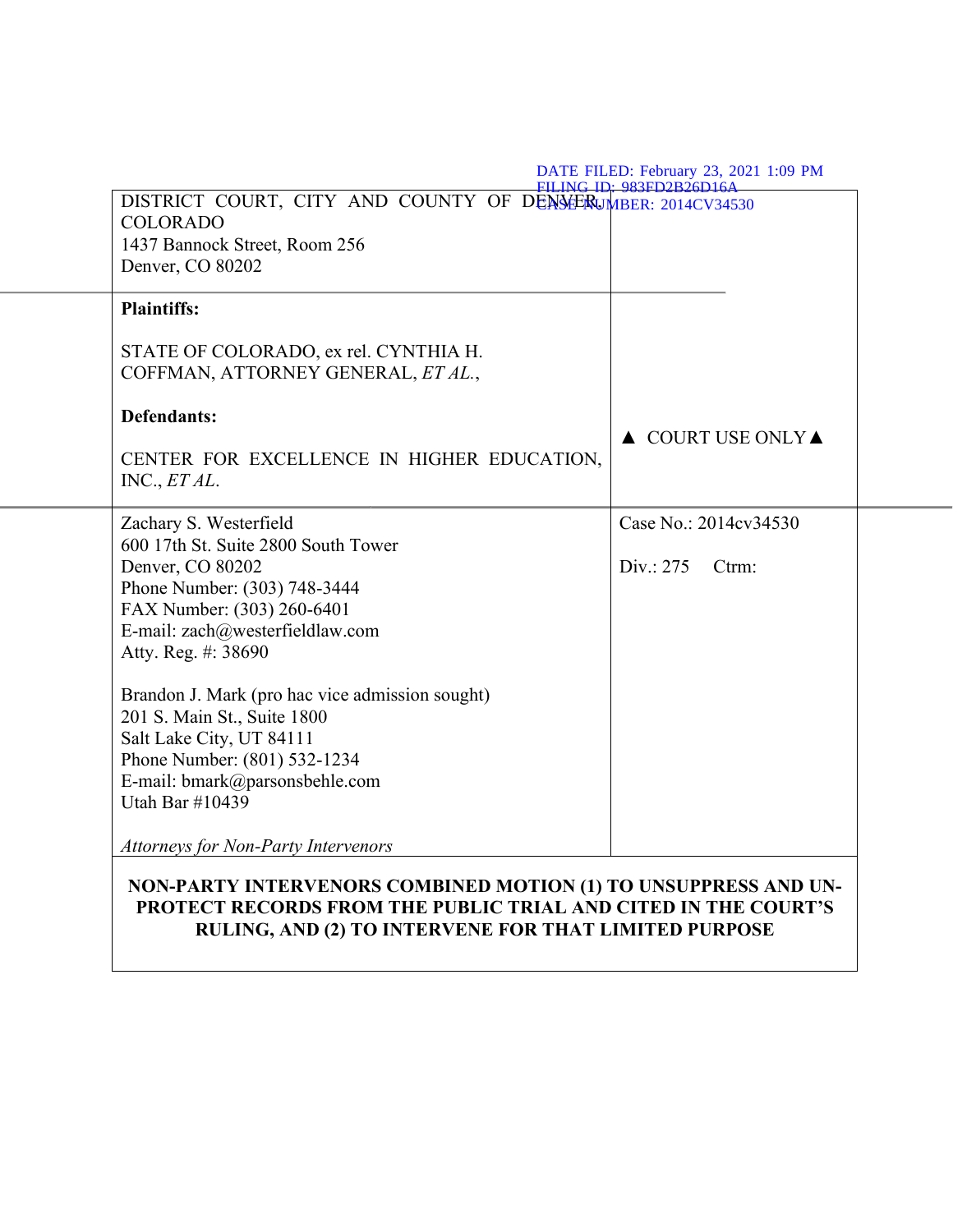Non-Party Intervenors, through their undersigned counsel, hereby submit this Combined Motion (1) To Unsuppress and Unprotect Records from the Public Trial and Cited in the Court's Ruling, and (2) To Intervene for that Limited Purpose, and in support state as follows:

Pursuant to Chief Justice Directive 05-01, Intervenors Debbi Potts, the original whistleblower in this case; David Halperin, a lawyer whose articles in Republic Report, a news website, have reported extensively on Defendants and this case; Veterans Education Success, a non-profit organization dedicated to uncovering abuses against veterans like those at issue in this case; The Century Foundation, a non-profit think tank that has developed specific public policy proposals relating to Defendants and that has followed these proceedings closely; and Nannette Wride and Katie Brooks, qui tam relators in a related proceeding against the same Defendants, whose counsel personally observed the trial proceedings and trial exhibits in this matter, move the Court to unsuppress and/or unprotect two sets of Court files: (1) exhibits and testimony from the public portions of the trial, and (2) all evidence cited in this Court's ultimate ruling on the merits.

**Certificate of Conferral:** Pursuant to C.R.C.P. 121 § 1-15(8), Non-Party Intervenors counsel conferred with Defense counsel regarding this motion. On February 19, 2021, counsel for the moving parties conferred with Defendants' counsel, Doug Marsh, by telephone. Counsel also provided him with an email that same day, which summarized the anticipated motion, as Mr. Mash requested. On February 22, 2021 counsel for the moving parties reached out to Mr. Marsh again by email to ask about his clients' response, Mr. Marsh indicated that he was unable to provide a response due to his inability to communicate with unidentified members of Defendants' "legal team." He did not commit to providing a response by any date or explain why he could not otherwise consult with the others. As of the filing of this motion, no response has yet to be given. In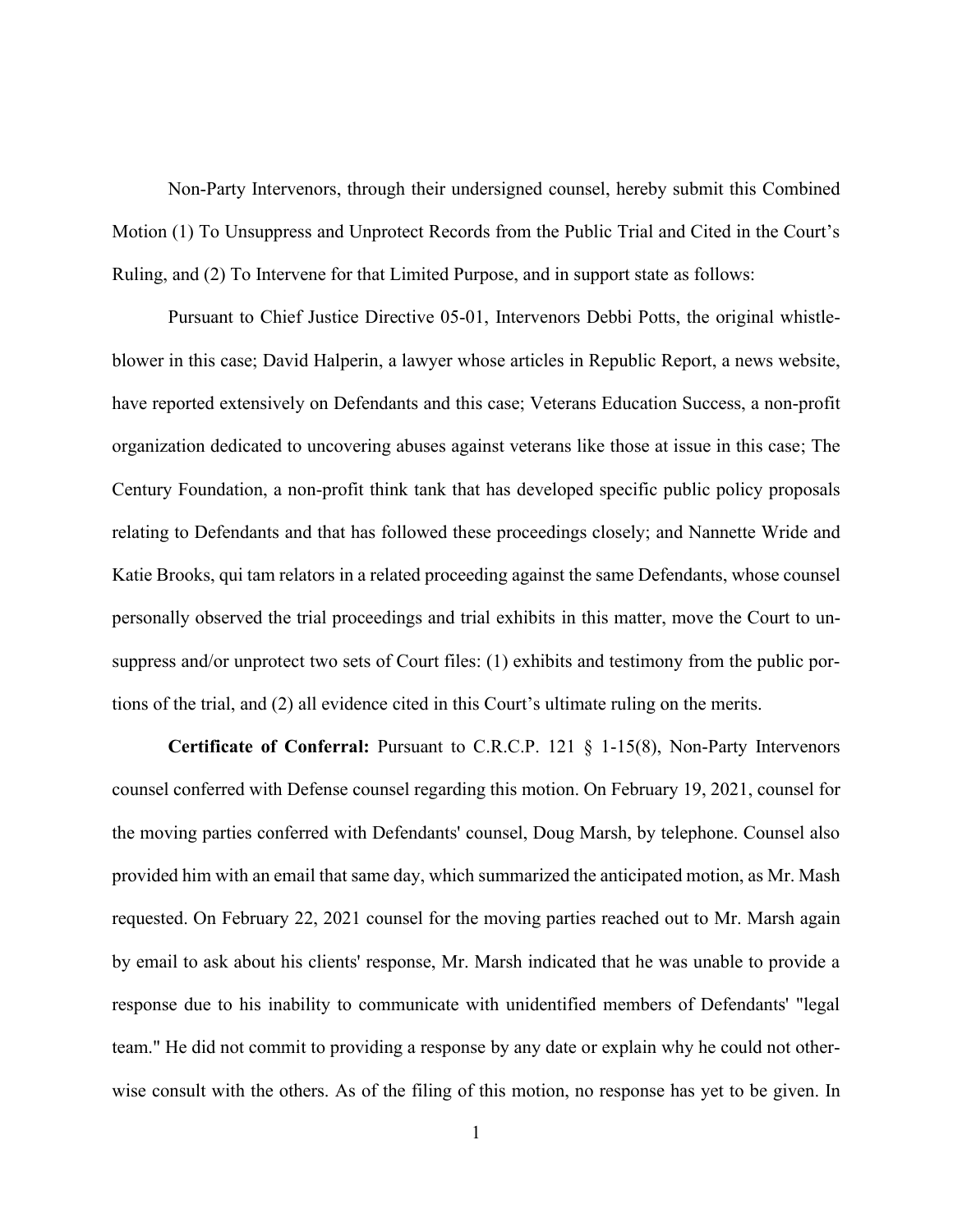any event, in light of Defendants' own pending motion--which seeks relief contrary to this Motion- -Intervenors have meaningfully conferred with Defendants prior to filing this Motion and while counsel for the moving parties has reached out both my phone and in multiple emails, Defendants have not responded to officially state their position, though counsel for the moving parties believes that Defendants object to the relief sought in this motion.

### **INTRODUCTION**

"A trial is a public event. What transpires in the court room is public property," and there "is no special perquisite of the judiciary which enables it, as distinguished from other institutions of democratic government, to suppress, edit, or censor events which transpire in proceedings before it." *Craig v. Harney*, 331 U.S. 367, 374, 67 S. Ct. 1249, 1254, 91 L. Ed. 1546 (1947). Yet despite the parties in this matter presenting hundreds of exhibits publicly in open court in the course of the four-week trial in this matter, and despite the Court citing these exhibits, along with trial and deposition testimony, in its extensive ruling, which found that Defendants committed thousands of violations of consumer protection laws, all of this evidence remains completely off-limits to the public, to journalists who have extensively covered this action, to former students and their advocates who could use the information to seek a discharge of their loans, to institutions that help shape public policy on these issues, and to parties pursuing claims with overlapping facts in federal court.

During the four-week trial, the parties presented the testimony of dozens of witnesses who testified about hundreds of exhibits in open court in front of the public. The exhibits were displayed on projector screens large enough for the public in the gallery to easily view. The public, including the undersigned and his colleague, were permitted to observe the proceedings, hear the testimony,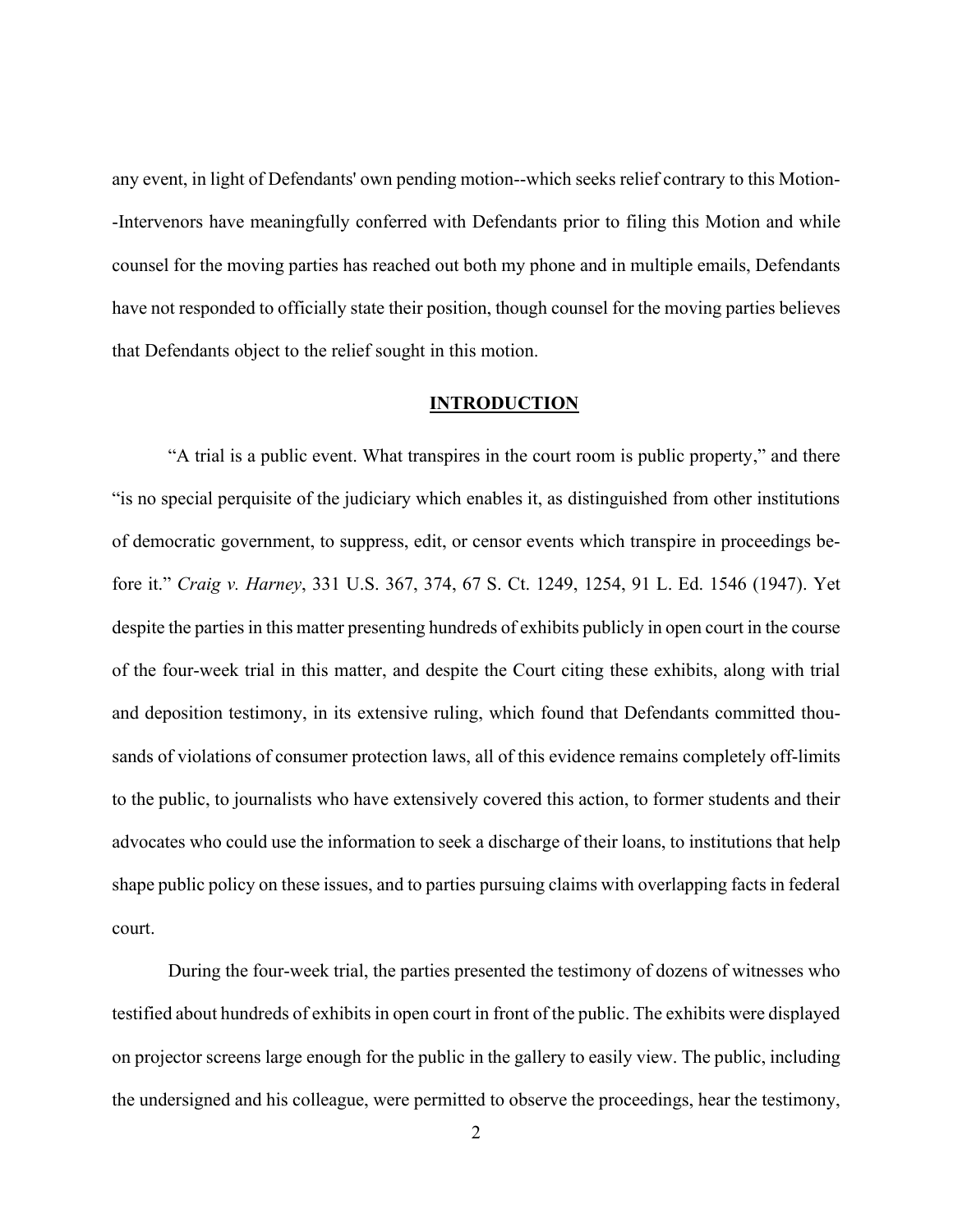and observe the exhibits. The information now belongs to the public, but the public cannot access it because it has been suppressed or protected in its *entirety* under this Court's filing procedures.

Likewise, following the trial, this Court issued a 160-page Findings of Fact, Conclusions of Law, and Judgment on August 21, 2020 (the "Ruling"), in which this Court extensively cited specific portions of the trial transcript, particular exhibits, and other record materials, including deposition excerpts. In that Ruling, the Court found Defendants liable for the violation of numerous consumer protection laws, penalizing Defendants at the "statutory cap" for each of six different violations, among other things. Ruling ¶¶ 733–68. The Court also made numerous findings and conclusions regarding the widespread nature of Defendants' violations of these laws and the harm they caused to the wider public. *Id.* This information, too, belongs to the public, as evidence of Defendants' extensive civil liability under consumer protection laws enforced by the Attorney General. But it also remains under a blanket order of suppression and protection.

Intervenors are a diverse group of parties seeking access to the records and testimony that either were (1) already disclosed publicly during the course of the trial of this matter ("Trial Materials"), and (2) any *other* evidence cited by the Court in its Ruling ("Ruling Materials"). Intervenors seek access to the testimony, exhibits, and other evidence establishing Defendants' culpability for millions of dollars in civil penalties, as determined by this Court.<sup>1</sup>

Intervenors include the individual who originally blew the whistle to the Colorado Attorney General; a news organization that has covered this matter extensively; non-profit organizations

<sup>&</sup>lt;sup>1</sup> Intervenors do not seek access to any private student information. If a record contains private information pertaining to an identifiable student, Intervenors request the Court consider whether redaction of the private student information is practicable, consistent with the presumption of access discussed below. If not, Intervenors ask that such record remain sealed—Intervenors have no desire to revictimize these students.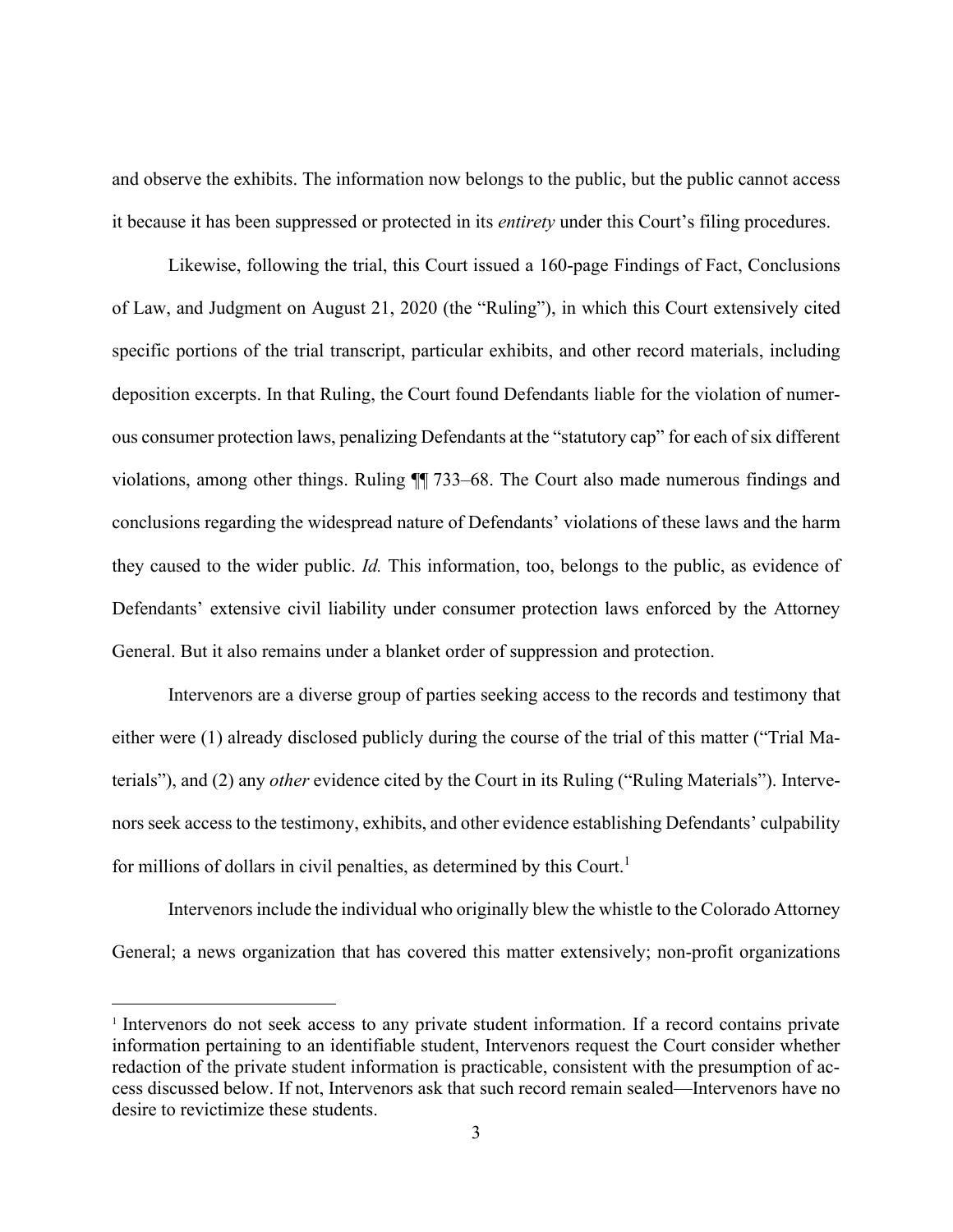whose work is focused on the issues raised in the Ruling and who desire to use the evidence cited in the Ruling and presented at trial to advocate on behalf of student clients and to develop specific public policy proposals relating to Defendants; and two individuals who are currently plaintiffs and relators in a case pending under the federal False Claims Act, in which the government has intervened, involving similar factual issues. Each of these parties has a unique, protectible interest in reviewing the Trial and Ruling Materials.

#### **BACKGROUND**

#### **Intervenor Debbi Potts was the original whistleblower in this case.**

In 2012, shortly after resigning as the highest-ranking manager of one of Defendants' branch campuses, Intervenor Debbi Potts made one of the most consequential decisions of her life—she informed the Colorado Attorney General (and Wyoming Attorney General, for that matter) about the numerous unethical and illegal business practices she had witnessed at Defendants' campuses. (Exhibit 1, Declaration of Debbi Potts, ¶ 2.)

Ms. Potts' courage was the spark that resulted in this lawsuit, at least according to the testimony of an investigator for the Colorado Attorney General's office, who testified on Ms. Potts' behalf during a jury trial in Larimer County Court in May 2019. (*Id.* ¶¶ 11–12.) That trial was the culmination of Defendants' years' long retaliatory lawsuit against Ms. Potts, and it resulted in a verdict for Defendants—for an entire dollar. (*Id.* ¶¶ 2–11.) The award was literally the least the jury could have awarded Defendants for finding that Ms. Potts said true—but negative—things about Defendants during the Colorado Attorney General's investigation. (*Id.*)

Years before the trial, Defendants used *this litigation* to advance their retaliatory lawsuit against Ms. Potts. When Defendants sought Ms. Potts' deposition in this case—after seeking and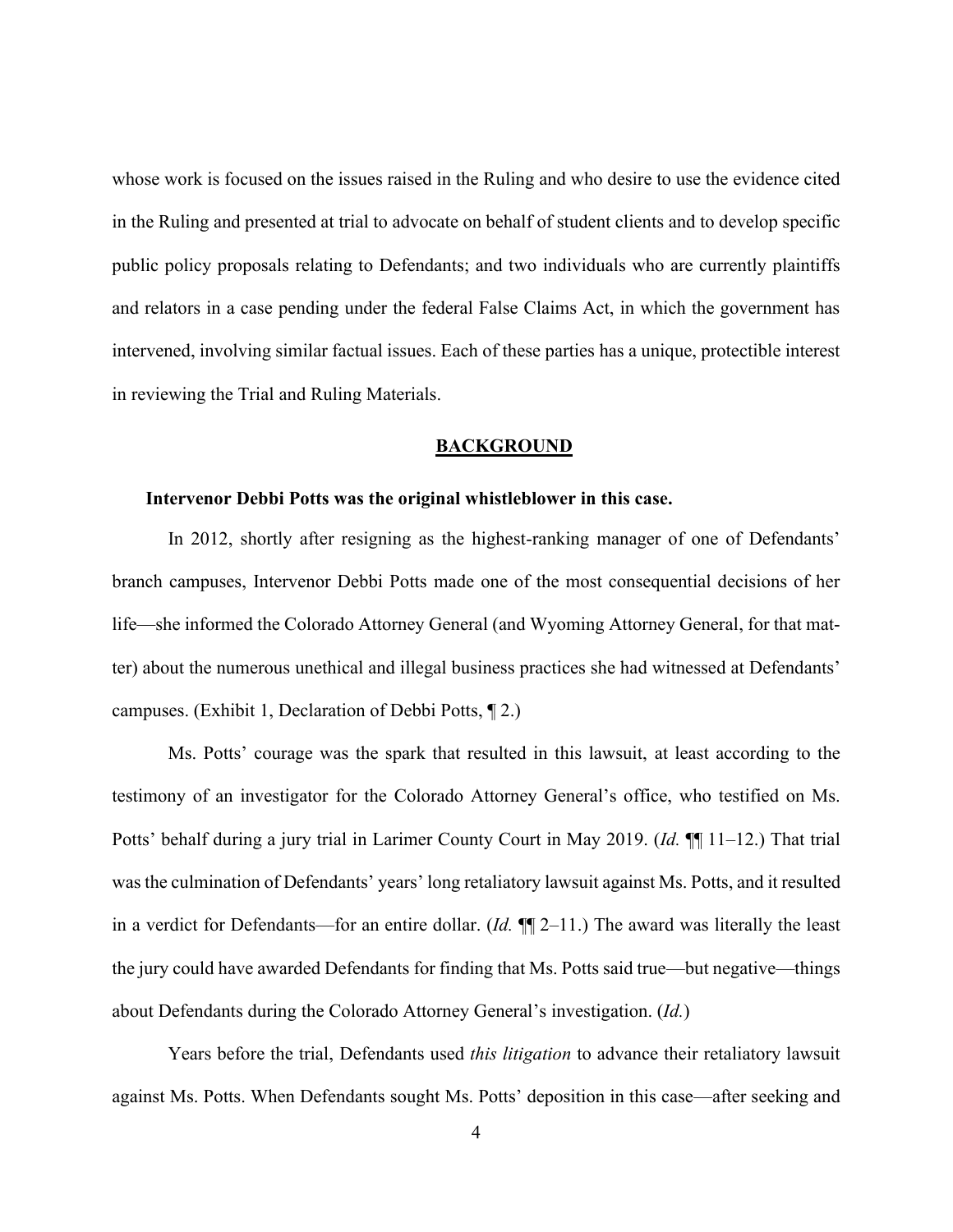being prevented from obtaining her deposition in the Larimer County action—she asked this Court to enter a narrow protective order limiting Defendants' use of such deposition testimony "solely for purposes of this lawsuit."<sup>2</sup> (*Id.* ¶¶ 5–8; Exhibit 2, Declaration of Brandon Mark, ¶¶ 2–4.) But this Court refused Ms. Potts' request for even that minimal protection, allowing Defendants to use that deposition without limitation, including publicly, had they chosen. (Ex. 1, Potts Decl. ¶ 9; Ex. 2, Mark Decl. ¶¶ 2–4.)

Ms. Potts has nevertheless persevered. She has been interviewed by several journalists about her plight as a whistleblower, about the victims of the practices the Court found in the Ruling, about her participation in the original investigation, and other topics. (Ex. 1, Potts Decl. ¶ 13.) Ms. Potts wants access to the Trial and Ruling Materials, in part, to obtain peace of mind about her role as a whistleblower in this case—something that completely upended her life. (*Id.* ¶ 15.) It strikes Ms. Potts as particularly unfair that Defendants would be permitted to shield the considerable evidence of their widespread violations of the law from public view when—as a private citizen—she asked this Court for similar protection, and the Court refused. (*Id.* ¶ 14.)

Given what Ms. Potts has endured for daring to speak on behalf of the citizens of Colorado, she has an obvious interest in the proceedings before this Court.

## **The Colorado Attorney General brought suit against Defendants under numerous consumer protection laws intended to protect the public at large.**

A few years after learning of Ms. Potts' and others' information, the Colorado Attorney General filed this suit in 2014, alleging that Defendants had and continued to violate numerous

<sup>2</sup> Because this Court has apparently decided to classify every attachment to any brief as "protected"—regardless of whether the filing party sought that designation—Ms. Potts' attorney cannot access his *own declaration* in this case, which he filed in support of her request for a protective order.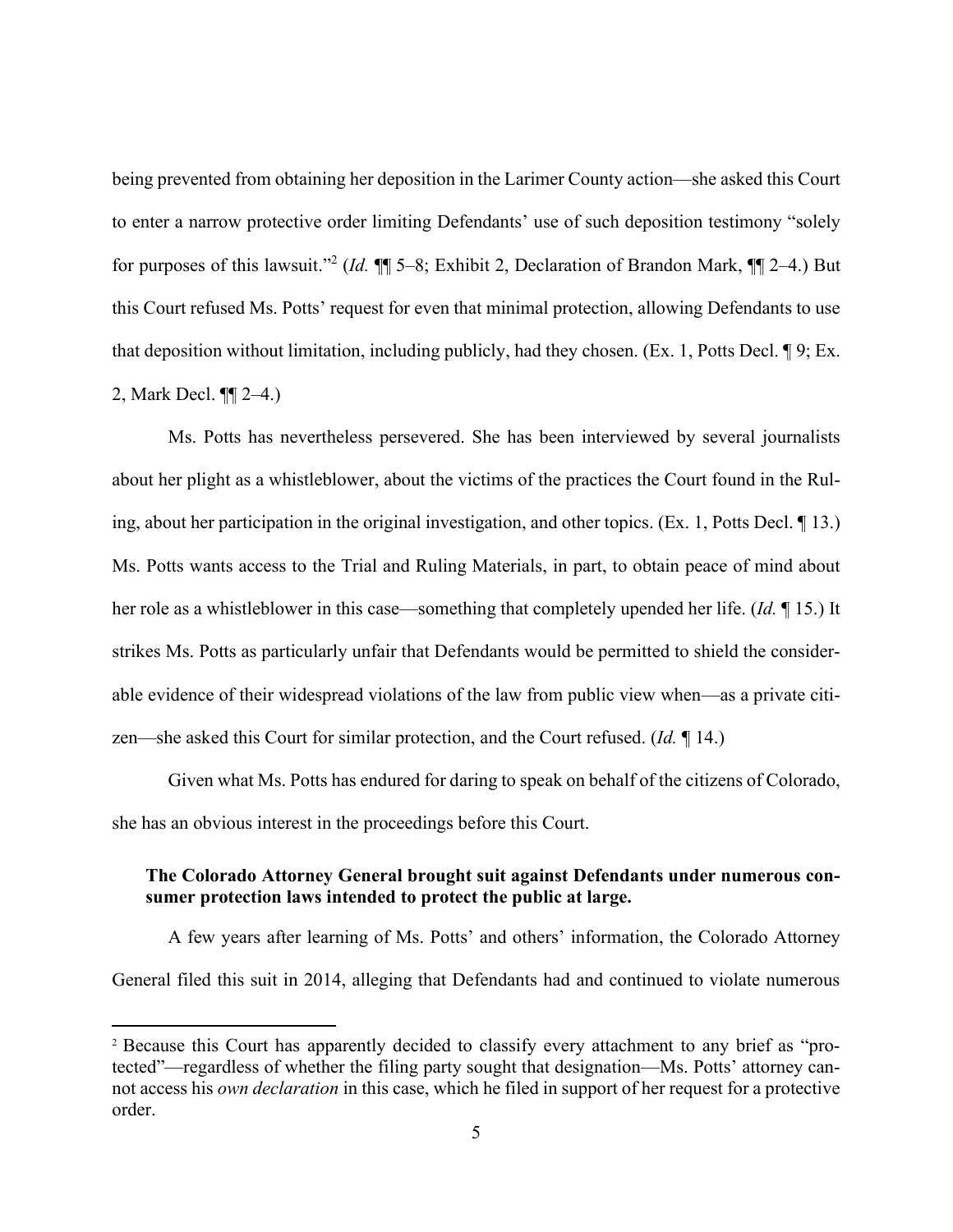consumer protection laws, particularly the Colorado Consumer Protection Act and the Colorado Uniform Consumer Credit Code, on a broad scale. Compl. ¶ 1. The Colorado Attorney General noted at the time that "[t]hrough the unlawful practices of their business, Defendants have deceived, misled, and financially injured consumers in Colorado." *Id.* ¶ 29. The Attorney General alleged that the suit was "necessary to safeguard citizens from Defendants' unlawful business activities." *Id.* Likewise, the Attorney General's prayer for relief sought an injunction, alleging it was "necessary to prevent Defendants' continued or future deceptive trade practices and unconscionable transactions" against the public. *Id.* at 33.

# **The Court's Ruling cites extensively to the trial record and other evidence in support of its conclusion that Defendants committed widespread violations of Colorado's consumer protection laws that injured the public.**

In its Ruling, the Court cited numerous exhibits comprising trial and deposition transcripts, marked trial exhibits, and certain other materials in support of its findings and conclusions that Defendants violated numerous aspects of the Colorado Consumer Protection Act and the Colorado Uniform Consumer Credit Code. The Court's 160-page Ruling is a broad indictment of Defendants' practices, finding that Defendants repeatedly violated the laws in various ways.

The Court noted that the Colorado Consumer Protection Act "'deters and punishes businesses which commit deceptive trade practices in their dealings with the public." Ruling at 102 (quoting *Rhino Linings USA, Inc. v. Rocky Mountain Rhino Linings, Inc*., 62 P.3d 142, 146 (Colo. 2003)). The Court further noted that the Act was upheld as constitutional because the inherent police power allows the legislature to punish commercial practices that "may prove injurious, offensive, or dangerous to the public." Ruling at 102 (quoting *Hall v. Walter*, 969 P.2d 224, 230 (Colo. 1998)).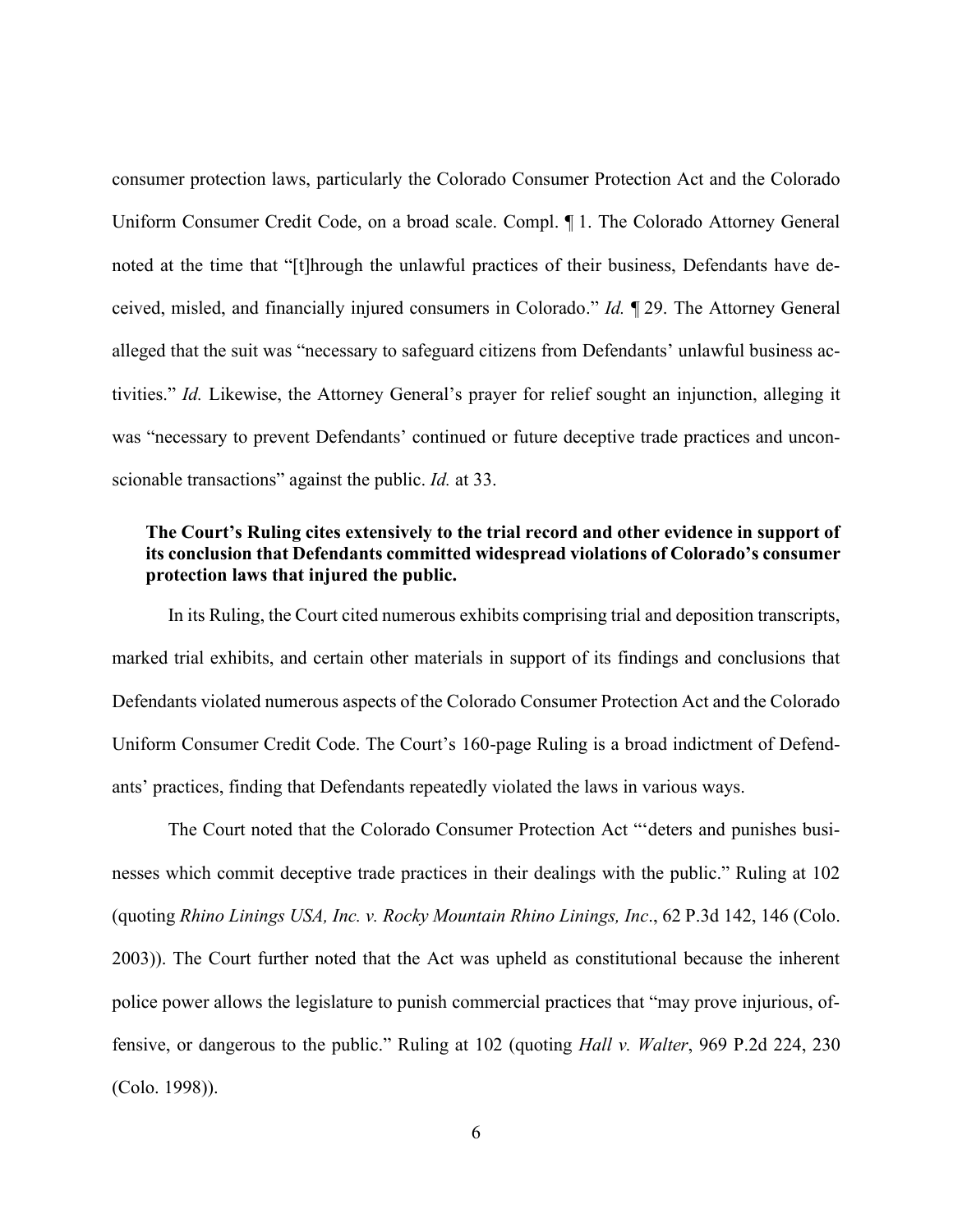Although the Court ultimately ruled that the Colorado Attorney General did not have to establish, as a legal matter, that Defendants' practices had a significant impact on the public, the Court did in fact determine that was the case. For example, the Court found that the statutory cap for civil penalties was warranted for each of six different violations. Ruling ¶ 733. As one example, the Court found that two of the advertising pieces containing misleading information were mailed to approximately 14,000 households in Colorado. *Id.* ¶¶ 737, 764. The Court likewise found that Defendants also engaged in certain other violations every day for several years, involving thousands of separate violations. *Id.* ¶¶ 744, 749, 754, 759.

# **Journalists and public policy advocates, like Intervenor David Halperin, have covered these proceedings extensively and have urged further reforms in the wake of this Court's Ruling. Mr. Halperin's work would specifically benefit from access to the Trial and Ruling Materials.**

Intervenor David Halperin is a former member of the White House staff, holding the title Special Assistant to the President for National Security Affairs, and a former counsel to the U.S. Senate Select Committee on Intelligence, and he currently engages in advocacy and consulting work, including on higher education issues, and he advises and represents law clients. He is also the editor and main contributor to a website called Republic Report, at https://www.republicreport.org/, where many of his articles are investigative pieces about the career and for-profit college sector. (Exhibit 3, Declaration of David Halperin, ¶ 1.)

Mr. Halperin's higher education work is and has been funded entirely by non-profit charitable foundations and organizations concerned about the quality and affordability of higher education and the success of post-secondary students. His higher education research, advocacy, and reporting have helped prompt federal and state law enforcement investigations and actions, agency actions, congressional investigations, legislative proposals and actions, and media reports, as well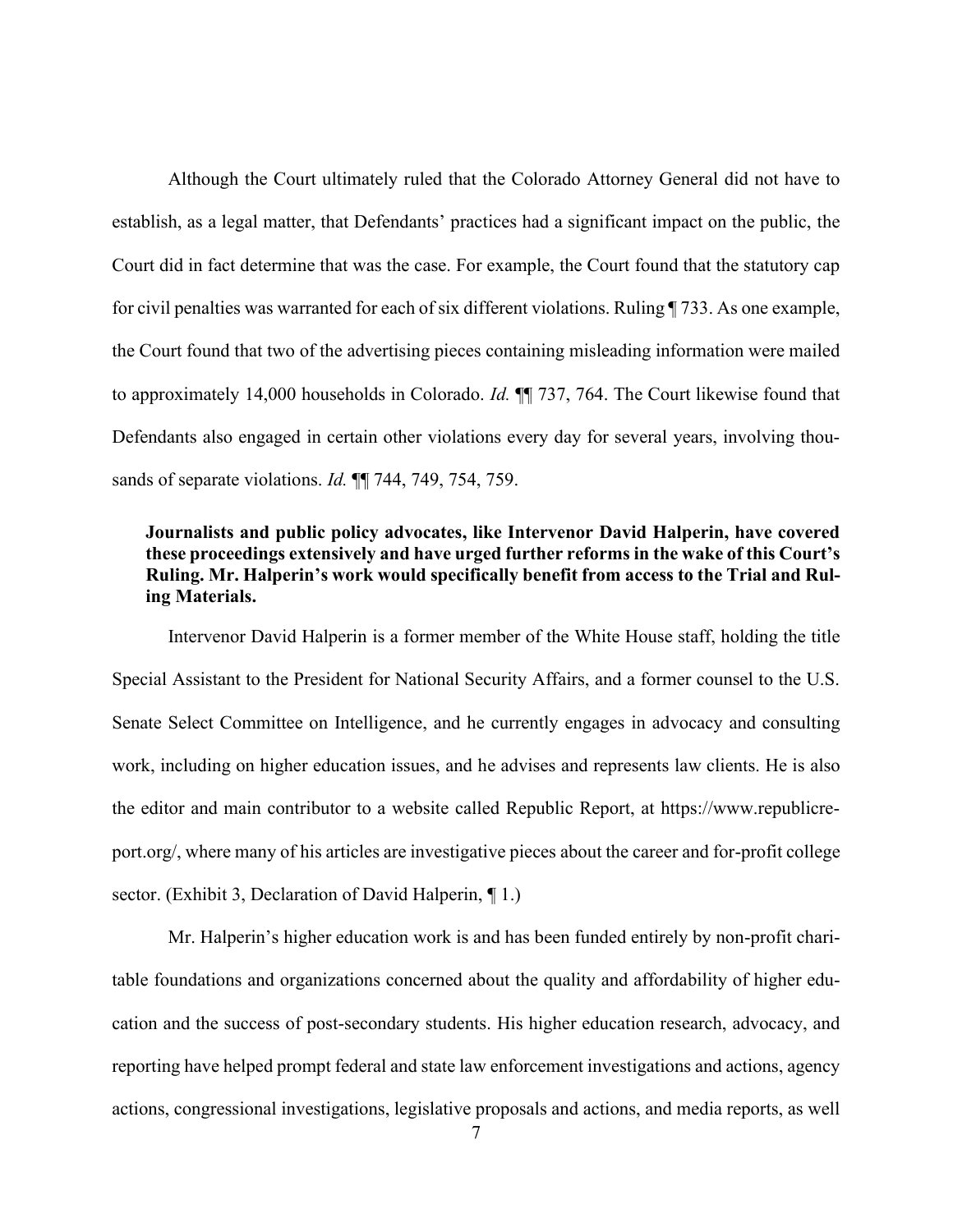as internal changes within educational institutions and related businesses. Additionally, Mr. Halperin's work on higher education has been regularly cited by legislators, media outlets, and academics. (*Id.* ¶¶ 2–3.)

Mr. Halperin has testified and spoken on career and for-profit college issues before the House Oversight Committee, a Federal Trade Commission workshop, and other government agencies, as well as numerous industry and academic conferences and events. He is regularly quoted on higher education issues in national, local, and trade media. (*Id.* ¶ 5.)

Mr. Halperin has reported extensively on Defendants' activities. He has published on Republic Report numerous articles about Defendant CEHE; its schools Independence University, College-America, and Stevens-Henager College; Defendants Carl Barney and Eric Juhlin; its recruiting practices, advertising, instruction, and business transactions; the conversion of its schools from for-profit to non-profit status; and various lawsuits and investigations, and administrative and accreditor actions, against it and its schools. (*Id.* ¶¶ 6–8 (citing articles).)

Furthermore, Mr. Halperin published the first account of this Court's Ruling, just hours after the decision was issued, and was likely the first to report, in September 2019, that Defendant CEHE was under investigation by the federal Consumer Financial Protection Bureau. (*Id.* ¶ 7 (citing articles).)

Additionally, Mr. Halperin helped prepare, and was one of the signers of, an October 14, 2020, letter to U.S. Secretary of Education Betsy DeVos, calling on her to follow federal law and terminate Department of Education aid to Defendants' schools based on the Court's Ruling and imploring the Secretary to provide debt relief for former students, to seek to recover such losses from Defendants, and to further investigate Defendants' schools. (*Id.* ¶ 9 (citing letter).)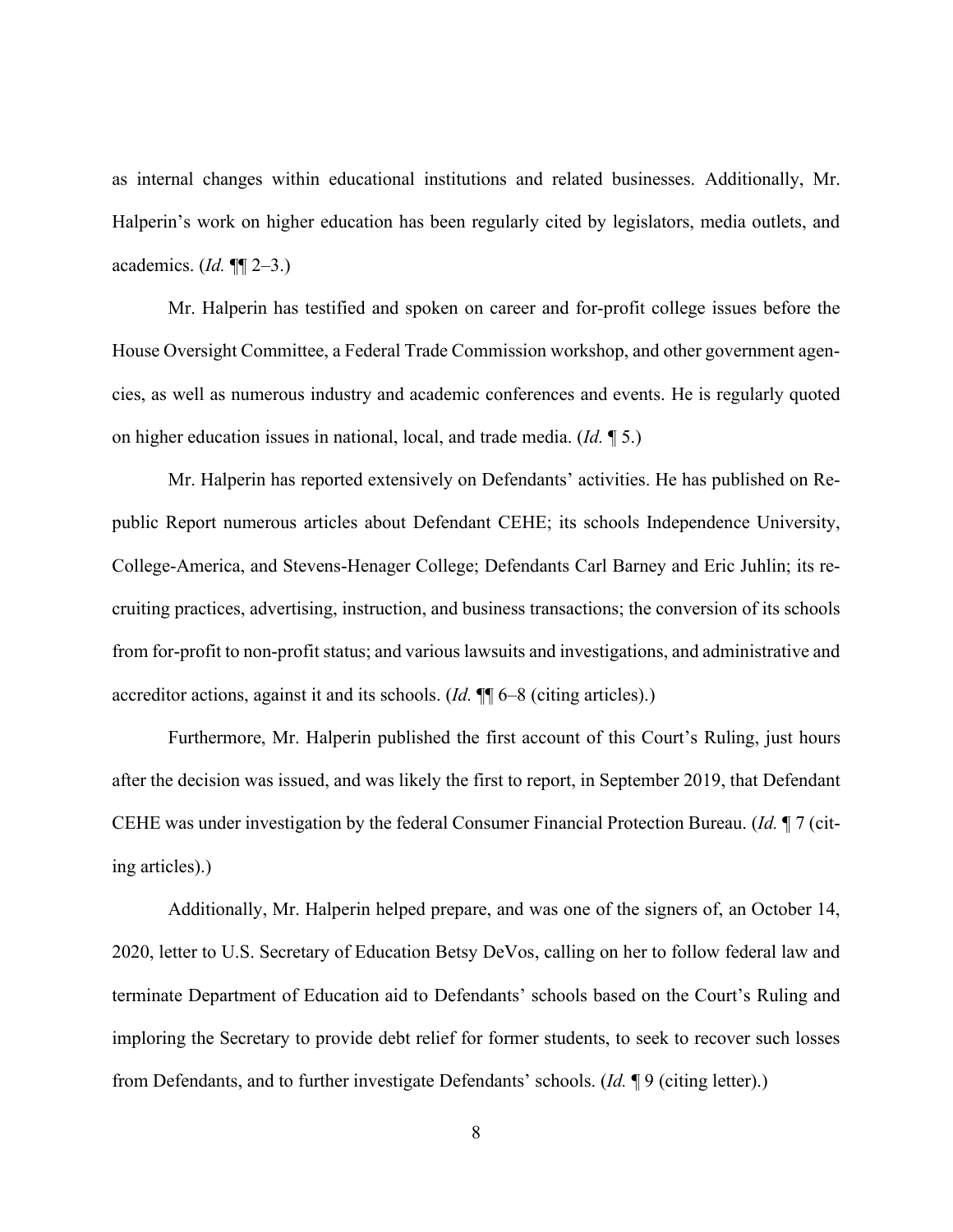Based on his experience as an advocate and lawyer, and on his expertise with career education, Mr. Halperin is of the opinion that access to the court record in this case is important for aggrieved former students seeking debt relief; for current and prospective students who deserve a better understanding of the institution and its schools; for regulators, accreditors, and legislators charged with overseeing Defendants and higher education, including for the U.S. Department of Education in considering our petition to take action against Defendants; and for lawyers, advocates, researchers, and others. (*Id.* ¶ 10.) Indeed, the limited records previously made public in this lawsuit already demonstrate the value of these materials in understanding Defendants and career institutions, government oversight, and law enforcement efforts in this area. (*Id.* ¶ 11.)

Among other specific items, the public should have access to the deposition and trial testimony of Diane Auer Jones, who served as a paid expert witness for Defendants. Ms. Jones, a former executive at another large company in the industry, Career Education Corporation (now called Perdoceo), subsequently served as the top higher education official in the U.S. Department of Education under President Donald Trump and Secretary of Education Betsy DeVos, although she served in an acting capacity and was never nominated by the President for Senate confirmation. Ms. Jones' tenure at the Department was controversial, as she oversaw a radical shift in policy and oversight that reversed efforts by the previous administration to hold accountable predatory colleges—and she was accused by prominent members of Congress of making multiple false statements about career college matters. Mr. Halperin has previously posted online a written statement from Ms. Jones filed in this case. It Mr. Halperin's opinion that public access to all of Ms. Jones's testimony in this case would contribute greatly to public understanding of the views and conduct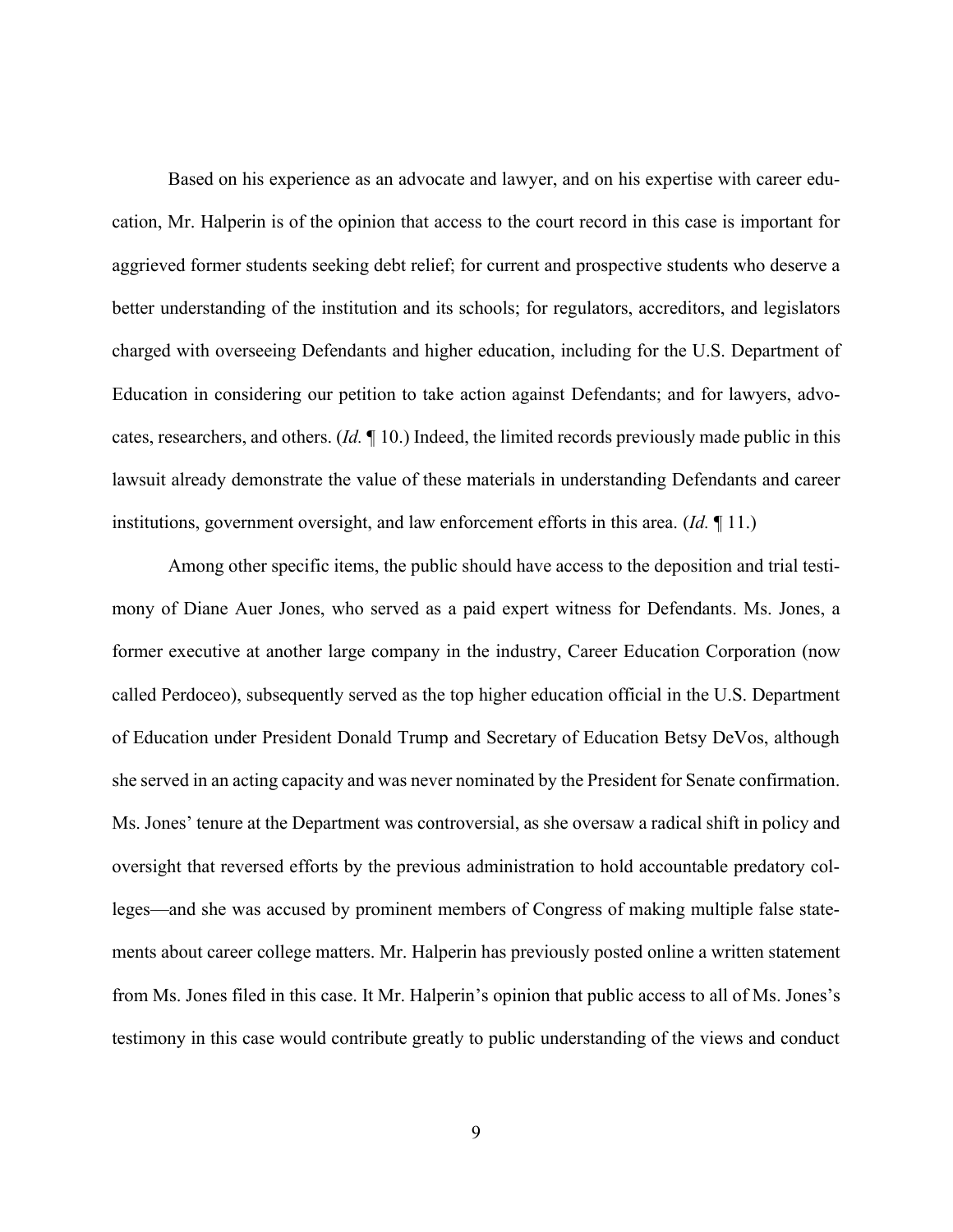of one of the most influential federal higher education officials so far in this century. (*Id.* ¶ 12 (citing articles and prior posts).)

Finally, Mr. Halperin also serves as of counsel to the California-based non-profit organization Public.Resource.Org, a group committed to public access to government legal materials and other information, including court records. As he notes, where a lawsuit was brought by a state attorney general against institutions that have been receiving close to 90 percent of their revenue from taxpayers via the U.S. Department of Education, and other revenue from the Department of Defense and Department of Veterans Affairs, the litigation is undeniably the public's business, and the public should have access to the record. (*Id.* ¶ 13.)

# **Intervenor Veterans Education Success uses evidence of consumer protection violations, such as the evidence cited in the Ruling, to seek loan forgiveness and other relief for its clients.**

Intervenor Veterans Education Success provides a variety of services to veterans relating to higher education issues. For example, Veterans Education Success provides free legal services, advice, and college and career counseling for the GI Bill; non-partisan research on issues of concern to student veterans, including student outcomes and federal oversight; non-partisan assistance to policymakers to improve higher education quality and veterans' success and to protect the integrity of the GI Bill; and assistance to federal and state law enforcement, building cases to stop college consumer fraud. (Exhibit 4, Declaration of Carrie Wofford, ¶ 2.)

Proprietary colleges are inadvertently incentivized by a loophole in the Higher Education Act to view service members and veterans "as nothing more than dollar signs in uniform, and to use aggressive marketing to draw them in" because the loophole permits the schools to use GI Bill and other military student aid to offset the cap the schools otherwise face on federal funds. Hollister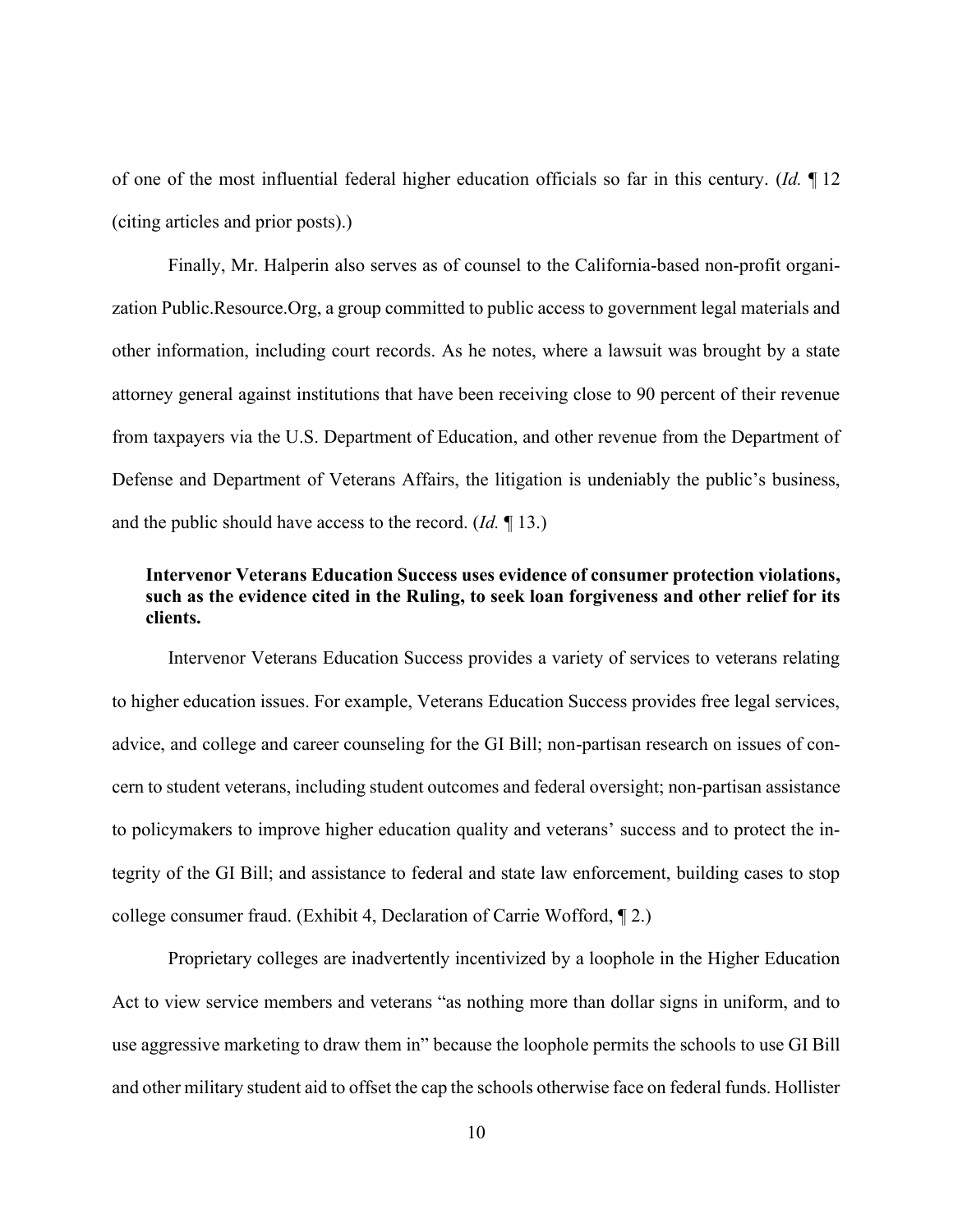K. Petraeus, For-Profit Colleges, Vulnerable GIs, N.Y. Times, Sept. 21, 2011, http://www.nytimes.com/2011/09/22/opinion/for-profit-colleges-vulnerablegis.html. (*Id.* ¶¶ 3–4.)

Veterans therefore have a particular interest in ensuring that the education and job opportunities promised by schools—and paid for with their hard-earned education benefits—comply with the law. Robust enforcement at all levels, including by state enforcement entities, is necessary to hold accountable those institutions that are defrauding students and government. (*Id.* ¶ 5.)

Veterans Education Success has heard from thousands of veterans and service members who were defrauded or deceived by predatory college recruiters who misled them on key facts about the colleges, from the colleges' tuition, accreditation, transferability of credits, graduation rates, and job prospects for graduates, to the quality of education and materials and how much of the tuition their GI Bill would cover. The examples identified in this Court's ruling are consistent with the stories Veterans Education Success has heard about other institutions. (*Id.* ¶ 6.)

Veterans Education Success has provided free legal assistance to more than 5,000 veterans and servicemembers, including in loan forgiveness proceedings, and it believes the materials for which public access is sought will be important to assisting students, including veterans, who have been harmed by Defendants to obtain loan forgiveness. The "borrower defense to repayment" loan forgiveness program at the U.S. Department of Education requires students to present evidence about the fraud they encountered and the school's intent. The materials sought here will be critical in this. (*Id.* ¶ 7.)

Additionally, the evidence detailing the scope, severity, and duration of Defendants' legal violations will provide critical information to federal and state enforcement agencies; federal and state regulators that oversee colleges; policymakers—including Congress—who are engaged in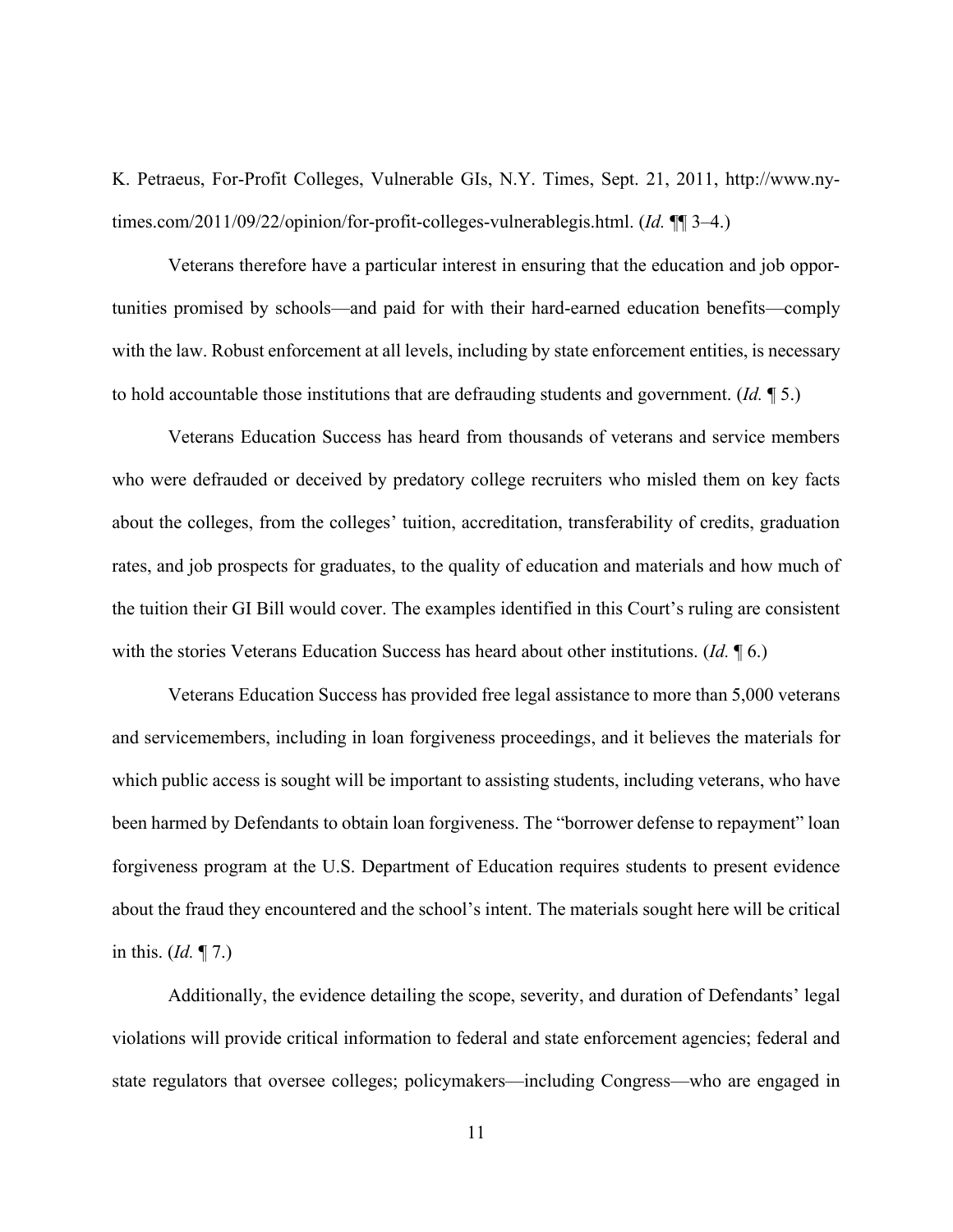oversight of such regulators; and to non-governmental policy experts and advocates who urge better government oversight. This information will provide important insight to law enforcement, regulators, policymakers, and advocates about the failures that resulted in the problems identified in the Court's ruling and how to prevent them from happening again in the future. (*Id.* ¶ 8.)

## **Intervenor The Century Foundation is a think tank that provides public policy recommendations on higher education issues, including issues specifically related to Defendants, and its work would benefit from access to the Trial and Ruling Materials.**

Intervenor The Century Foundation is a non-profit think tank that publishes research, commentary, and public policy recommendations on higher education issues, including reducing abuses by predatory for-profit colleges and improving protections and relief options for students who have been harmed by such institutions. (Exhibit 5, Declaration of Yan Cao,  $\P$  1.) Several staff members of The Century Foundation have written extensively on topics relating to the trial in this matter, including loan relief for defrauded students, federal aid eligibility for deceptive colleges, and colleges that pursue insider-guided conversions from for-profit to tax-exempt status. (*Id.* ¶ 2 (citing examples).)

The Century Foundation's work has prompted accreditor action, congressional inquiries, proposals for improved oversight of predatory colleges, and direct modification by colleges of practices that are likely to mislead students. Moreover, its expertise has been sought and cited by enforcement agencies, college regulators, policymakers, media outlets, and parties seeking loan relief on behalf of students. (*Id.* ¶ 3.)

In direct reaction to this Court's Ruling, The Century Foundation joined with other experts and advocates in calling upon the U.S. Department of Education to provide relief for Defendants' students and protect taxpayers by obtaining increased financial surety from Defendant CEHE and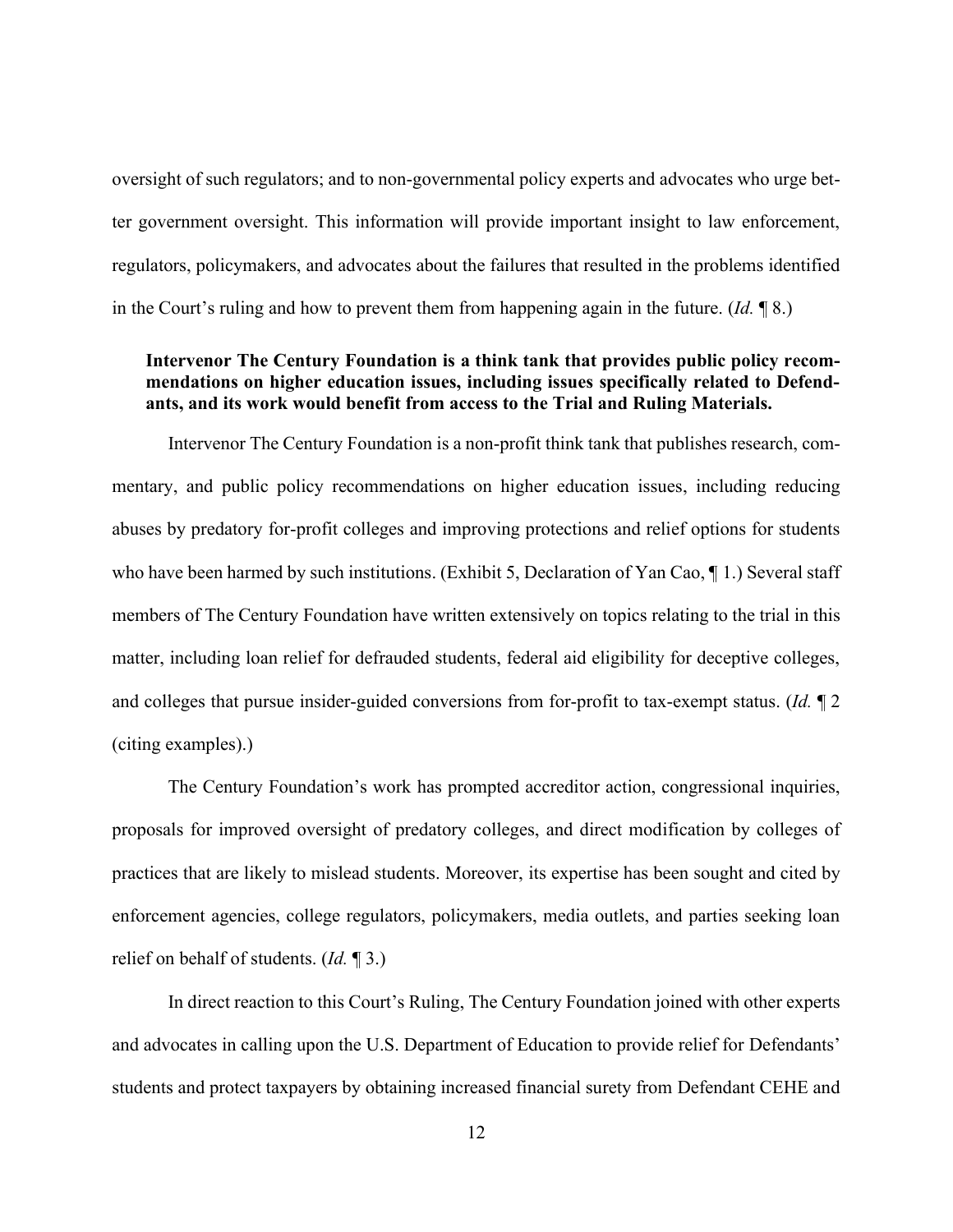its principals. (*Id.* ¶ 4 (citing examples).) The Department must promptly obtain surety in the form of a Letter of Credit (LOC) in order to cover costs from Defendant-related closures and loan relief. The Trial and Ruling Materials may provide The Century Foundation with information to necessary determine the general size of the LOC that is needed to appropriately protect taxpayers from being left on the hook for covering Defendants' losses and expenses. Delay in obtaining a LOC could shift millions in costs to taxpayers if Defendants seeks bankruptcy protection. (*Id.*)

Furthermore, The Century Foundation believes, based on its experience representing students in loan relief actions, that the evidentiary record from this case is key to ensuring that students who have been harmed by Defendants are not subject to debt collection, wage garnishment or offset of federal payments. (*Id.* ¶¶ 5–6.) Additionally, the evidence detailing the scope, severity, and duration of Defendants' wrongdoing would allow advocates and state regulators to assess and protect against the risk of a precipitous closure that could greatly harm the nearly 10,000 students still enrolled in Defendants' Independence University if appropriate precautions are not swiftly pursued. (*Id.* ¶ 7.)

Finally, the Ruling suggests that Trial and Ruling Materials may be important to understanding the Department of Education's policies and practices, a topic on which The Century Foundation has submitted a request under the Freedom of Information Act (FOIA). (*Id.* ¶ 8.) On August 28, 2020, The Century Foundation's Yan Cao submitted a FOIA request to the Department of Education for records relating a senior Department official's (i.e., Ms. Jones') testimony, referenced in the Ruling, "that use of national averages, specifically the BLS wage data, was the 'safe zone' prior to the DOE's promulgation of the Gainful Employment regulations in 2014." Ruling at 106. The FOIA response stated that the Department had "no responsive documents" on this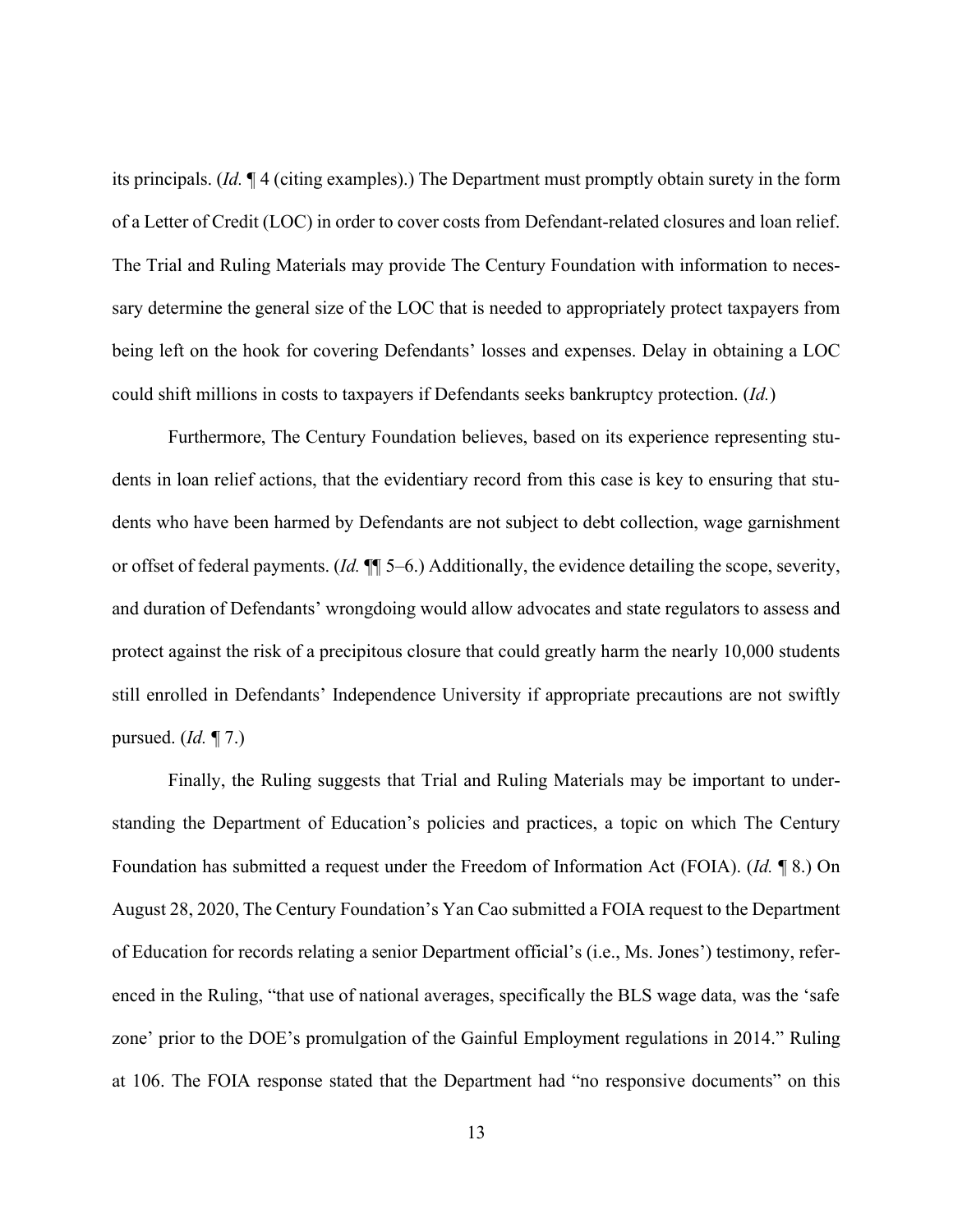important question relating to the Department's policies on misleading representations, raising serious questions about the veracity of this testimony from Ms. Jones. (*Id*.)

## **Intervenors Katie Brooks and Nannette Wride have a current lawsuit against Defendants on behalf of the federal government and seek the Trial and Ruling Materials to support those claims.**

Likewise, Intervenors Katie Brooks and Nannette Wride are relators under the federal False Claims Act, 31 U.S.C. § 3729–30, which are private whistleblowers that bring fraud claims on behalf of the U.S. government. Ms. Brooks and Ms. Wride have an existing case against Defendants in Utah federal court in which the U.S. government has intervened in support. Counsel for Ms. Brooks and Ms. Wride—who also represented Ms. Potts during relevant periods in the past, including before this Court—attended large portions of the public trial in this matter, heard all the testimony, and personally observed all the trial exhibits displayed during their attendance. Counsel was excluded from the courtroom at Defendants' request exactly once, for approximately fifteen minutes, during testimony about a single exhibit involving some type of confidential settlement agreement. (Ex. 2, Mark Decl. ¶¶ 1, 5–7.)

The Court's Ruling made numerous factual findings relevant to the claims in that False Claims Act suit, which, in its current form, addresses the payment of bonuses to admissions consultants. The Ruling found that admissions consultants were expected to "enroll and start between 60% and 70% of the prospective students" and meeting different enrollment benchmarks "would lead to a bonus." Ruling ¶ 139. The Court also found that "[t]here was pressure within admissions to keep students enrolled . . . because there were bonuses" available to the admissions consultants for doing so. Ruling ¶ 468. These issues—and many others addressed in the Trial and Ruling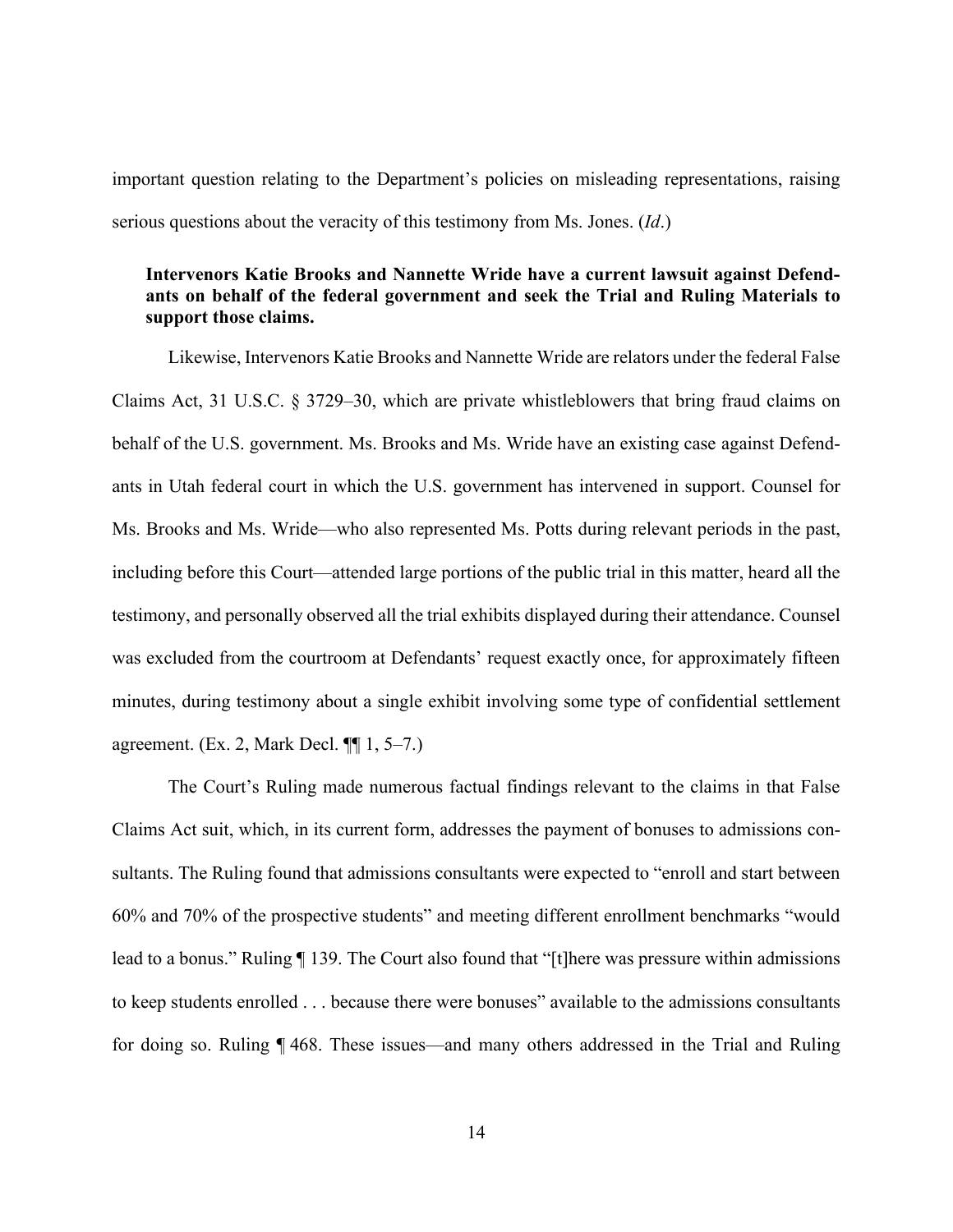Materials—are squarely relevant to Ms. Brooks and Ms. Wride's ongoing lawsuit concerning alleged fraud committed by Defendants against the federal government. (Ex. 2, Mark Decl. ¶¶ 8–9.)

Furthermore, Ms. Brooks and Ms. Wride's counsel first identified Cristi Brougham as a witness in their case and, recognizing she had information important to this case, put her in contact with the Colorado Attorney General's office. Her testimony was instrumental to this Court's Ruling; the Court cited Ms. Brougham's testimony numerous times in its Ruling. *See, e.g.*, Ruling  $\P\P$  60, 67, 81, 83, 85, 93, 105, 112–13. Her testimony in this case, among other evidence and testimony from other witnesses, is also directly relevant to the issues in Ms. Brooks and Ms. Wride's own pending case brought on behalf of the federal government under the False Claims Act. Ms. Brooks and Ms. Wride have an interest in these issues as well, which all relate to their own suit bringing claims in the federal government's name. (Ex. 2, Mark Decl. ¶¶ 8–9.)

Furthermore, Ms. Brooks and Ms. Wride's counsel has already obtained portions of the trial transcript, pursuant to this Court's procedures and its directions for doing so. About four months after the trial, Ms. Brooks and Ms. Wride's counsel inquired of this Court about obtaining copies of portions of the trial transcript. Following this Court's directions, counsel contacted the court reporter to obtain a copy. At no time did the Court's staff or the court reporter suggest that a copy of the transcript was not available to any member of the public willing to pay for a separate transcription. After paying hefty fees for a separate transcription of one particular day,<sup>3</sup> Ms. Brooks and Ms. Wride's counsel were allowed a copy. Defendants are fully aware that Ms. Brooks and

<sup>&</sup>lt;sup>3</sup> To obtain a full transcription of the trial would have cost in excess of \$12,000. Ms. Brooks and Ms. Wride's counsel was told that they had to pay for a separate transcription because a public version was not yet available. Nonetheless, the only limitation on access to the entire trial transcript was payment of the court reporter's transcription fees.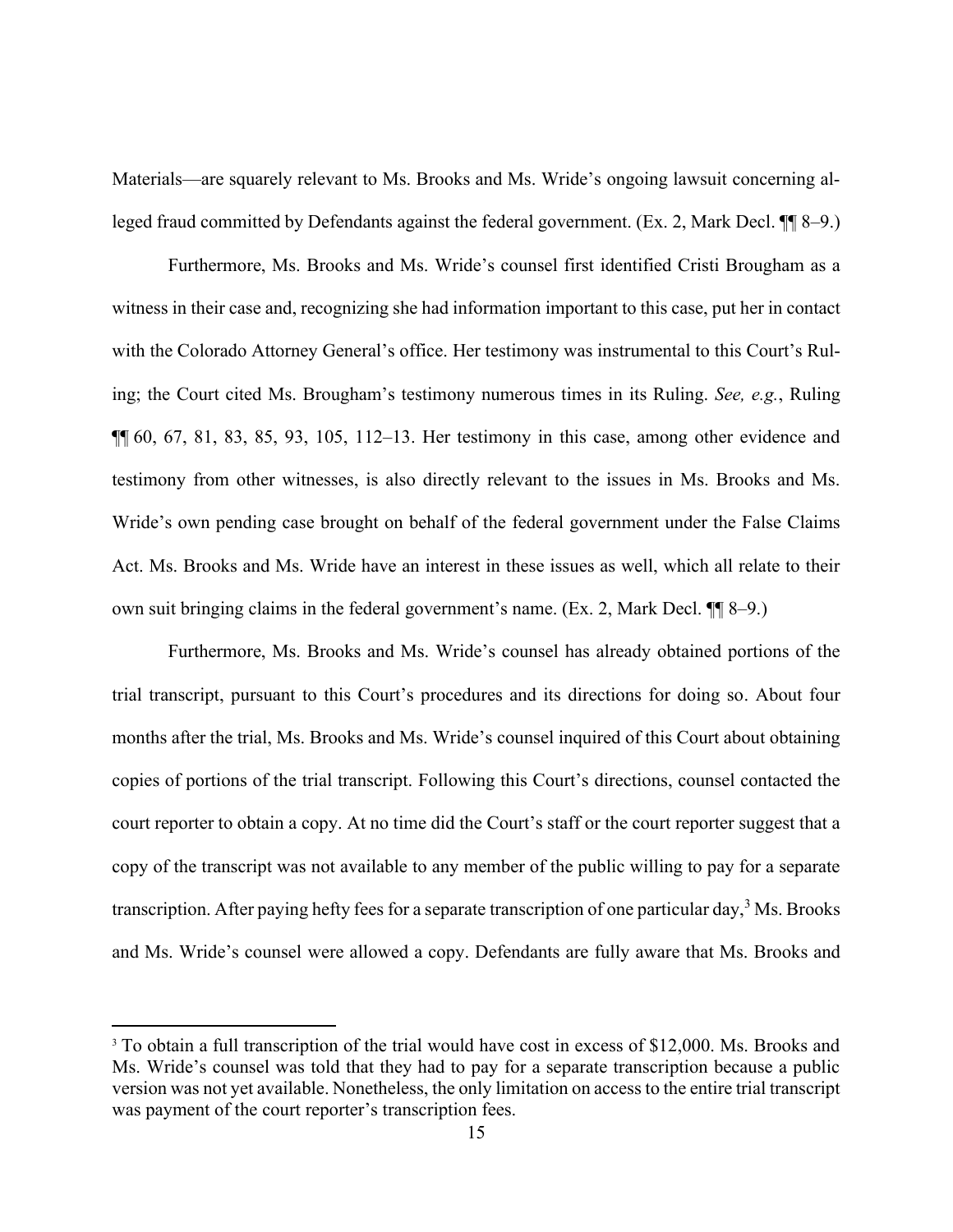Ms. Wride's counsel have this transcript because portions of that transcript have been directly quoted in public filings in the federal False Claims Act suit. *See* Fourth Amended Complaint, 2:15 cv-00119 (District of Utah), ECF #427, ¶¶ 93–94, 186, 190, 192–93, 309. (Ex. 2, Mark Decl.  $\P\P$  10-12.)

#### **ARGUMENT**

### **I. INTERVENORS HAVE A RIGHT TO INTERVENE IN THESE PROCEEDINGS.**

## **A. Intervenors should be permitted to intervene for the limited purpose of seeking access to Court records.**

Intervenors seek permission to intervene in this matter for a limited and narrow purpose to ask the Court to make records from the public trial and cited in its Ruling available to the public for review and inspection. Colorado Rule of Civil Procedure 24 permits intervention for this limited purpose because Intervenors have a recognized collateral interest in this Court's decision to maintain suppressed and protected status over the Trial and Ruling Materials.

As the Colorado Court of Appeals has noted, "the common manner by which nonlitigants seek modification of a protective order [to obtain access to litigation materials] is to move for intervention under Rule 24(b)," and "there is a considerable body of law affirming the propriety of such limited intervention." *Mauro by & through Mauro v. State Farm Mut. Auto. Ins. Co.*, 2013 COA 117, ¶ 15, 410 P.3d 495, 498 (citing 8A Charles Alan Wright et al., Federal Practice and Procedure § 2044.1 (3d ed.2007).); *United Nuclear Corp. v. Cranford Ins. Co.*, 905 F.2d 1424, 1427 (10th Cir. 1990) ("The courts have widely recognized that the correct procedure for a nonparty to challenge a protective order is through intervention for that purpose.").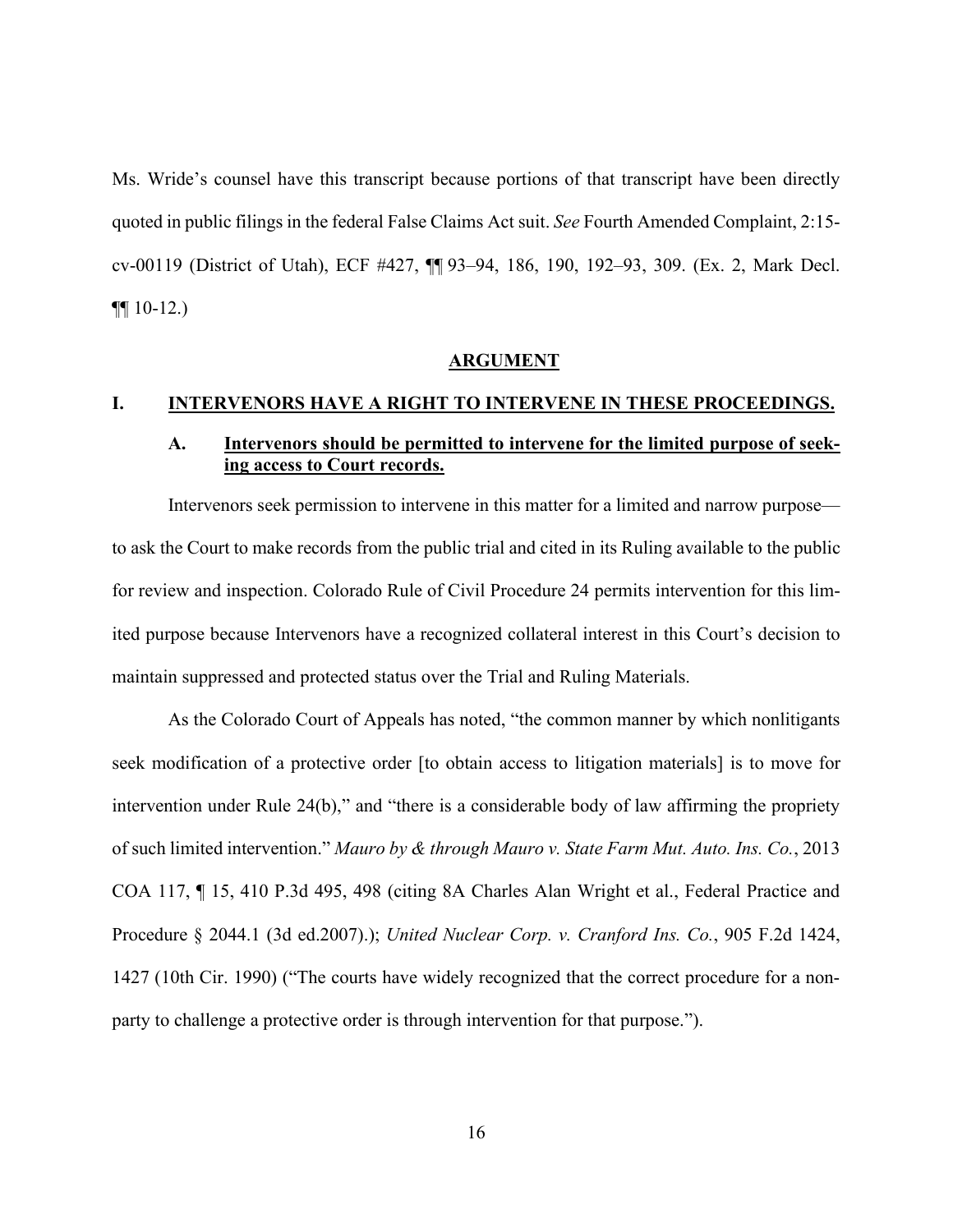## **B. Colorado's rules governing the classification of Court records provide Intervenors with an implied right to intervene for the purpose of challenging the Court's designations of records as non-public.**

Additionally, Chief Justice Directive 05-01 (the "Directive"), which addresses the procedure for classifying different types of Court records for protection, specifically provides rights to third parties seeking to challenge the designation of Court records as off limits to the public. In this case, it appears that the records that Intervenors seek have been variously classified as either suppressed or protected.

Section 3.08 of the Directive, which addresses "Suppressed" court records, provides that "[a]ny member of the public seeking access to a suppressed court record must" do so by "obtain[ing] a court order." Obviously, the only way for a member of the public to obtain such an order would be to first intervene in the suit in question for that purpose. Section 3.08 presupposes that the public may intervene for the purpose of obtaining such an order.

Similarly, Section 3.09 defines "Protected" court records as a "record that is accessible to the public … after redaction" by the Court according to any state or federal requirements. Like, Section 3.08, Section 3.09 recognizes explicit rights belonging to the public at large to access Court records classified as "Protected." Section 3.09 expressly directs that the public be allowed access to such records once the Court redacts any necessary information from them. If a Court fails to adhere the directives of Section 3.09—and fails to make those records available to the public— Section 3.09 implicitly confers a right on the public to seek that relief.

Accordingly, because both Sections 3.08 and 3.09 of the Directive confer a right on the public to seek access to Court records classified as either "Suppressed" or "Protected," Intervenors should be permitted to intervene in this action for that limited purpose.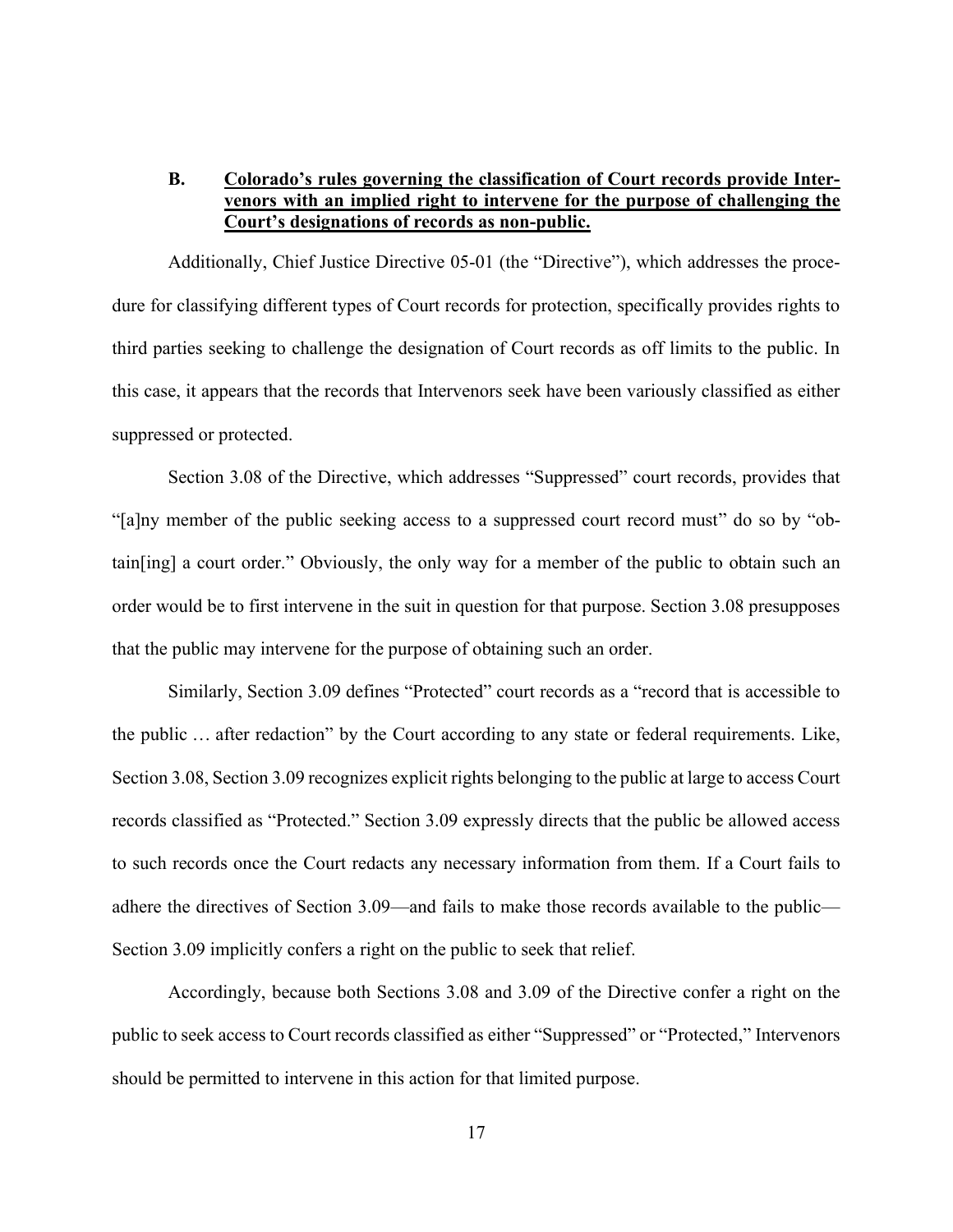# **II. THE TRIAL AND RULING MATERIALS ARE PRESUMPTIVELY OPEN TO PUBLIC INSPECTION, PARTICULARLY IN A CASE OF PUBLIC IM-PORTANCE.**

"The courts of this country recognize a general right to inspect and copy public records and documents, including judicial records and documents." *Nixon v. Warner Commc'ns, Inc.*, 435 U.S. 589, 597, 98 S. Ct. 1306, 1312, 55 L. Ed. 2d 570 (1978). Indeed, the Colorado Supreme Court long ago endorsed this right, holding that in a case of "public interest," "to refuse permission to examine the pleadings and other papers on file would be an abuse of discretion." *Times-Call Pub. Co. v. Wingfield*, 159 Colo. 172, 178, 410 P.2d 511, 514 (1966); *see also Anderson v. Home Ins. Co.*, 924 P.2d 1123, 1127 (Colo. App. 1996) ("In view of the fact that court files are public records . . . , it is unreasonable, as a matter of law, for the parties to litigation to expect or to assume that all of the court files will remain private.").

Because court files are presumptively public, the "burden [is] upon the party seeking to limit access to a court file to overcome this presumption in favor of public accessibility by demonstrating that the harm to the privacy of a person in interest outweighs the public interest in the openness of court files." *Id.* at 1126; *United States v. Pickard*, 733 F.3d 1297, 1302 (10th Cir. 2013) ("Consistent with this presumption that judicial records should be open to the public, the party seeking to keep records sealed bears the burden of justifying that secrecy, even where, as here, the district court already previously determined that those documents should be sealed."). Because Intervenors do not seek records containing the private information of any student, *see* note 1, *supra*, the only privacy interests that could possibly be implicated by this request are those purportedly belonging to Defendants.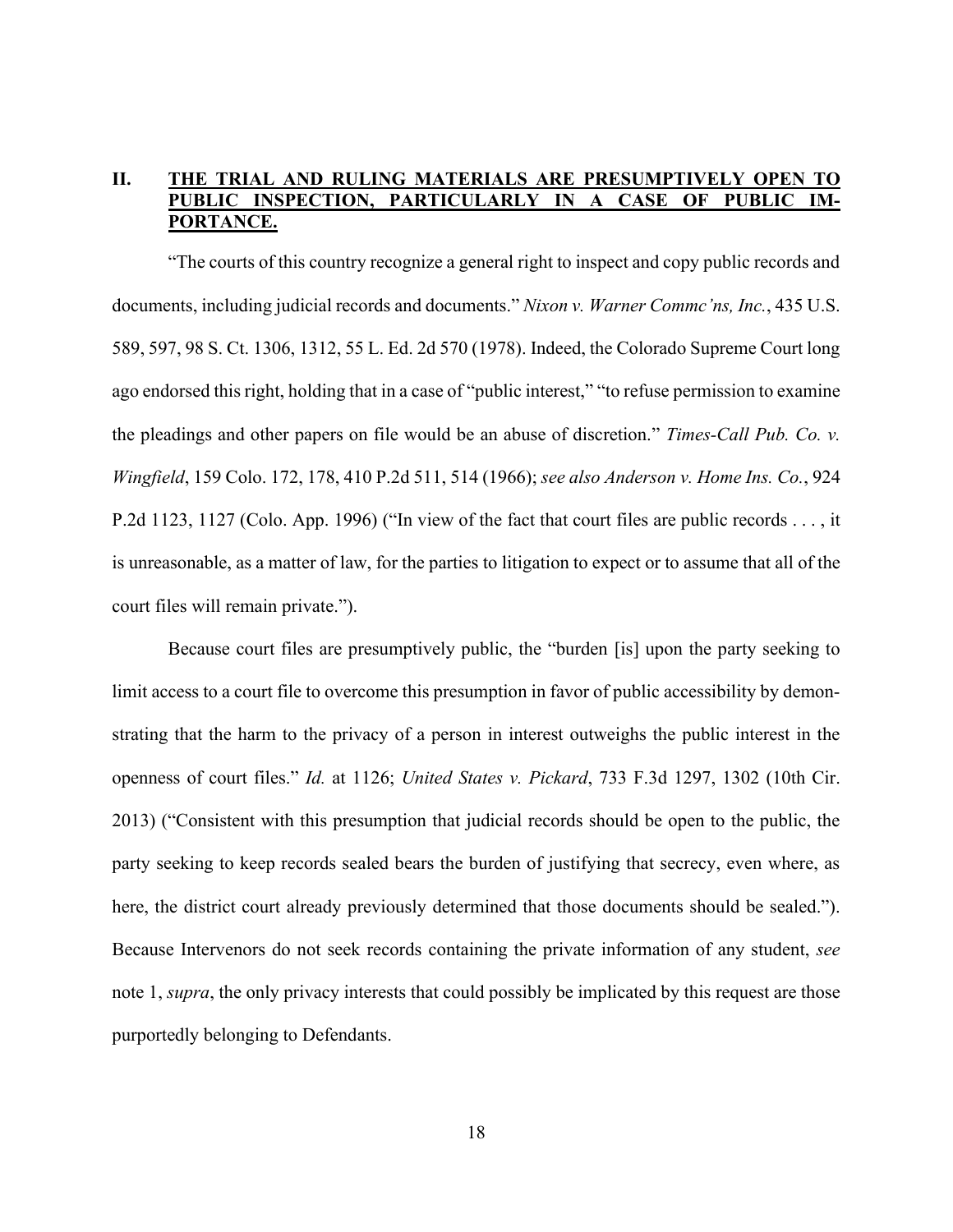However, Defendants have irrevocably waived any purported confidentiality interest in the Trial and Ruling Materials by failing to undertake any effort to keep them confidential during the trial and related proceedings. And even if Defendants could somehow establish that these documents and testimony retain confidential protections notwithstanding the public's prior exposure to them, Defendants have no protectible interest in keeping the evidence of their wrongdoing out of the public's view.

## **A. Defendants forever and irrevocably waived any claim of confidentiality over the exhibits and testimony when they failed to object to their use during the public trial.**

Confidentiality is not a theoretical construct or a legal fiction—once testimony or an exhibit has "been disclosed to the public during trial," they "no longer are appropriately deemed confidential," and a defendant will be found to have "waived the confidentiality . . . by not objecting to their public disclosure at trial." *Hunton v. Am. Zurich Ins. Co*., No. CV-16-00539-PHX-DLR, 2018 WL 6329392, at \*4 (D. Ariz. Dec. 4, 2018) (collecting cases). Indeed, even where a protective order or confidentiality agreement exists, a party must still "take reasonable steps to protect the confidentiality of these exhibits at the time they [a]re used in open court." *Id.*

This is a well-established legal principle recognized by courts throughout the country. *See, e.g.*, *Littlejohn v. BIC Corp.*, 851 F.2d 673, 680 (3d Cir.1988) ("It is well established that the release of information in open court is a publication of that information and, if no effort is made to limit its disclosure, operates as a waiver of any rights a party had to restrict its future use" and that a defendant's "failure to object to the admission into evidence of the documents . . . constitute[s] a waiver of whatever confidentiality interests might have been preserved under the [protective order]."); *accord Nat'l Polymer Products, Inc. v. Borg–Warner Corp.*, 641 F.2d 418, 421 (6th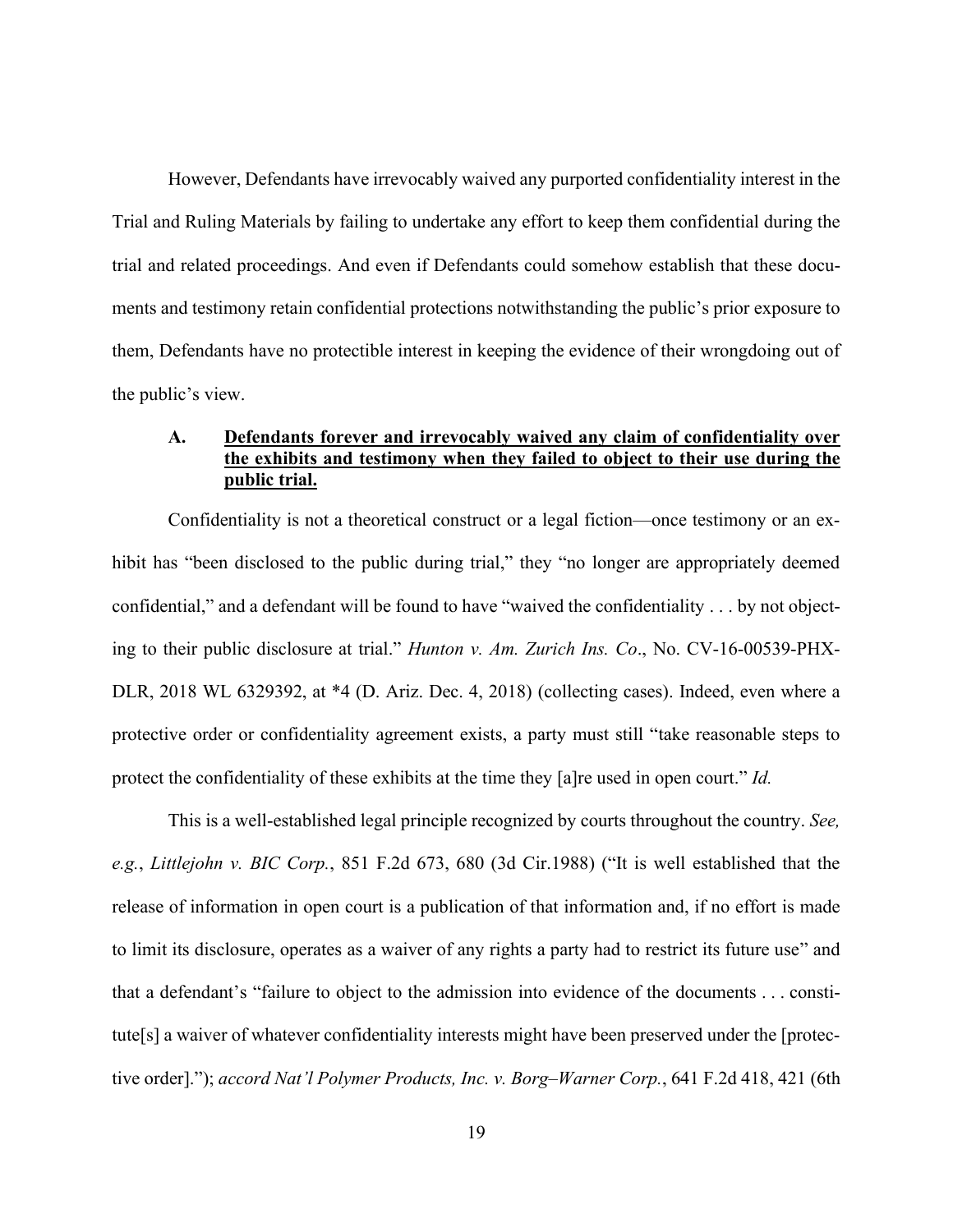Cir. 1981); *Gambale v. Deutsche Bank AG*, 377 F.3d 133, 144 & n. 11 (2nd Cir. 2004); *Phillips v. C.R. Bard, Inc*., No. 3:12-CV-00344-RCJ, 2015 WL 3485039, at \*2 (D. Nev. June 1, 2015) ("Even if the test [for asserting confidentiality] could be satisfied, Plaintiff correctly notes that Defendants have waived the issue because Defendants made no motion to seal the exhibits or testimony at the public trial.").

In their recent motion to the Court, Defendants cited *Livingston v. Isuzu Motors, Ltd*., 910 F. Supp. 1473, 1480 (D. Mont. 1995), for the supposed proposition that even where exhibits are displayed during trial, they may not necessarily enter the public record. However, the *Livingston*  court's rationale—which another court in that circuit has recently criticized as "squarely at odds with the more recent cases . . . and the strong presumption in favor of public access to judicial records"<sup>4</sup>—turned largely on the idiosyncrasy that "although they were used at trial, [the] exhibits did not enter the public record as it existed" because they "were returned to the party who produced them" given that the "sheer volume of exhibits made a storage problem for the Clerk of Court." 910 F. Supp. at 1480. Whatever its merit, that is not the case here—this Court has physical custody over all the Trial and Ruling Materials.<sup>5</sup>

<sup>4</sup> *In re Bard IVC Filters Prod. Liab. Litig*., No. CV-16-00474-PHX-DGC, 2018 WL 3725729, at \*2 (D. Ariz. June 25, 2018), *on reconsideration in part*, No. CV-16-00474-PHX-DGC, 2018 WL 3721373 (D. Ariz. Aug. 3, 2018).

<sup>5</sup> Defendants also cited the related case of *Jochims v. Isuzu Motors, Ltd*., 151 F.R.D. 338, 342 (S.D. Iowa 1993), upon which *Livingston* relied. However, even in *Jochims*, the court recognized that the defendant could not prevent the public's access to the vast majority of the trial record and ordered that only the narrow parts of the record that actually implicated the defendant's trade secrets remain sealed. *Jochims* did not account for the public's First Amendment rights because the court there found that members of the public did not actually attend the trial. 151 F.R.D. at 341 n.6. That is not the case here.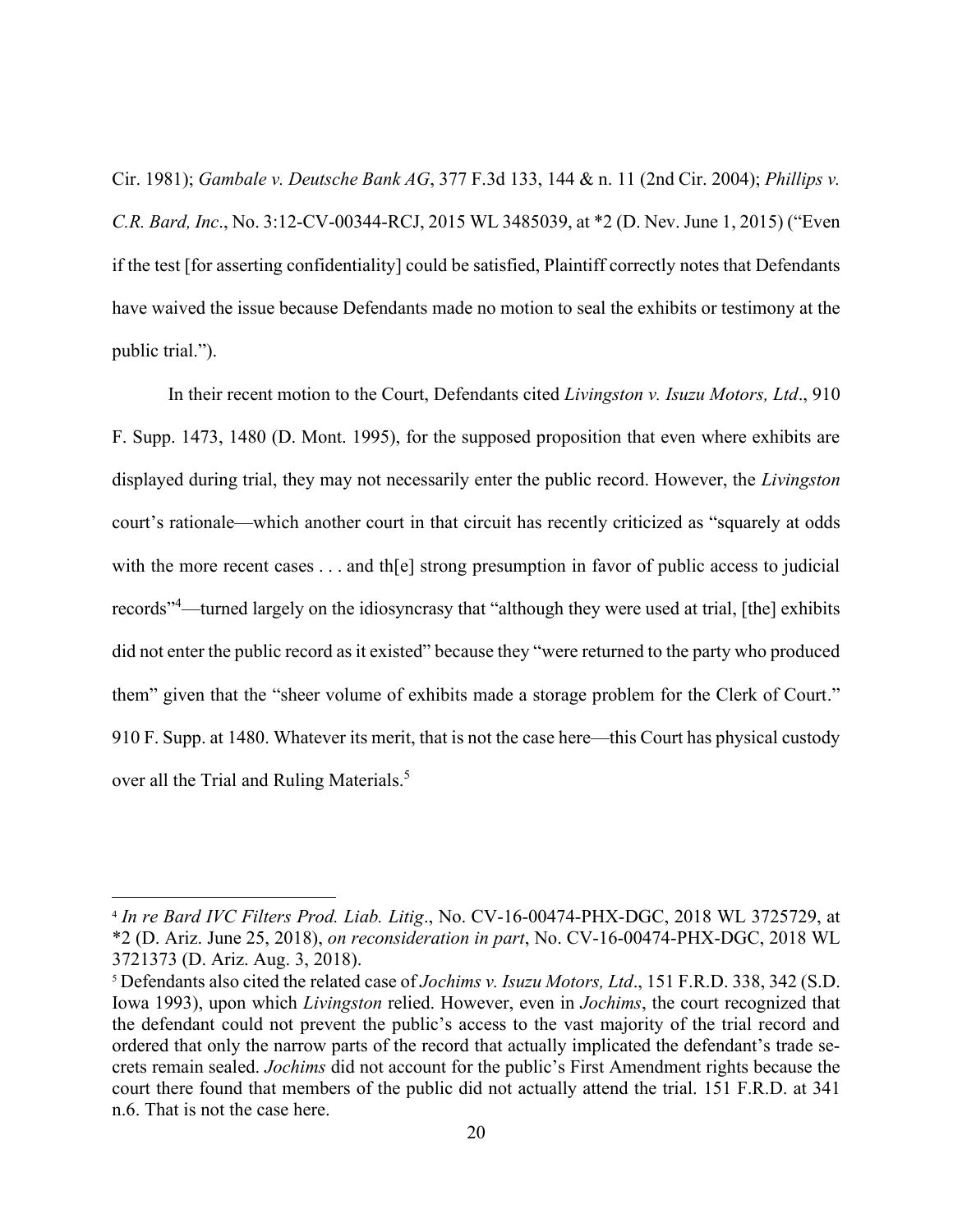The Trial and Ruling Materials to which Intervenors seek access were discussed, displayed, and generally disclosed in open court during the four-week trial in this matter. Not only did the general public view and observe the testimony and exhibits, counsel to Intervenors Brooks, Wride, and Potts personally attended the proceedings and took copious, detailed notes about the testimony and exhibits. The information contained in the exhibits and conveyed in the testimony has now all been exposed to the public. Just as a bell cannot be un-rung, the exhibits and testimony presented during the public trial have forever lost their confidential status. Defendants desire to now bury the evidence of their misdeeds is not a basis for clawing back testimony and exhibits openly presented during a public trial.

# **B. Even if Defendants had not waived their confidentiality claims, the Trial and Ruling Materials should be made public.**

Even if Defendants had not waived their confidentiality claims, the fact that the Trial and Ruling Materials are the basis of this Court's findings and conclusions that Defendants engaged in systematic violations of consumer protection laws tips the scales heavily in favor of public access. *See Anderson*, 924 P.2d at 1128 ("If the charge [of malpractice against a healthcare professional] is proven accurate, the public should have access to that information."); *Times-Call Pub. Co*., 159 Colo. at 178, 410 P.2d at 514 ("[T]o refuse permission to examine the pleadings and other papers on file" in a case of "public interest" would "be an abuse of discretion.").

Even if Defendants could offer more than vague claims that the materials sought may contain "personal, private, and confidential matters," which "is generally insufficient to constitute a privacy interest warranting the sealing of that entire file," this Court's reliance on those materials to impose civil penalties negates any remaining privacy interest in those records. *Anderson*, 924 P.2d at 1127. As the Colorado Supreme Court has ruled in an analogous circumstance, "evidence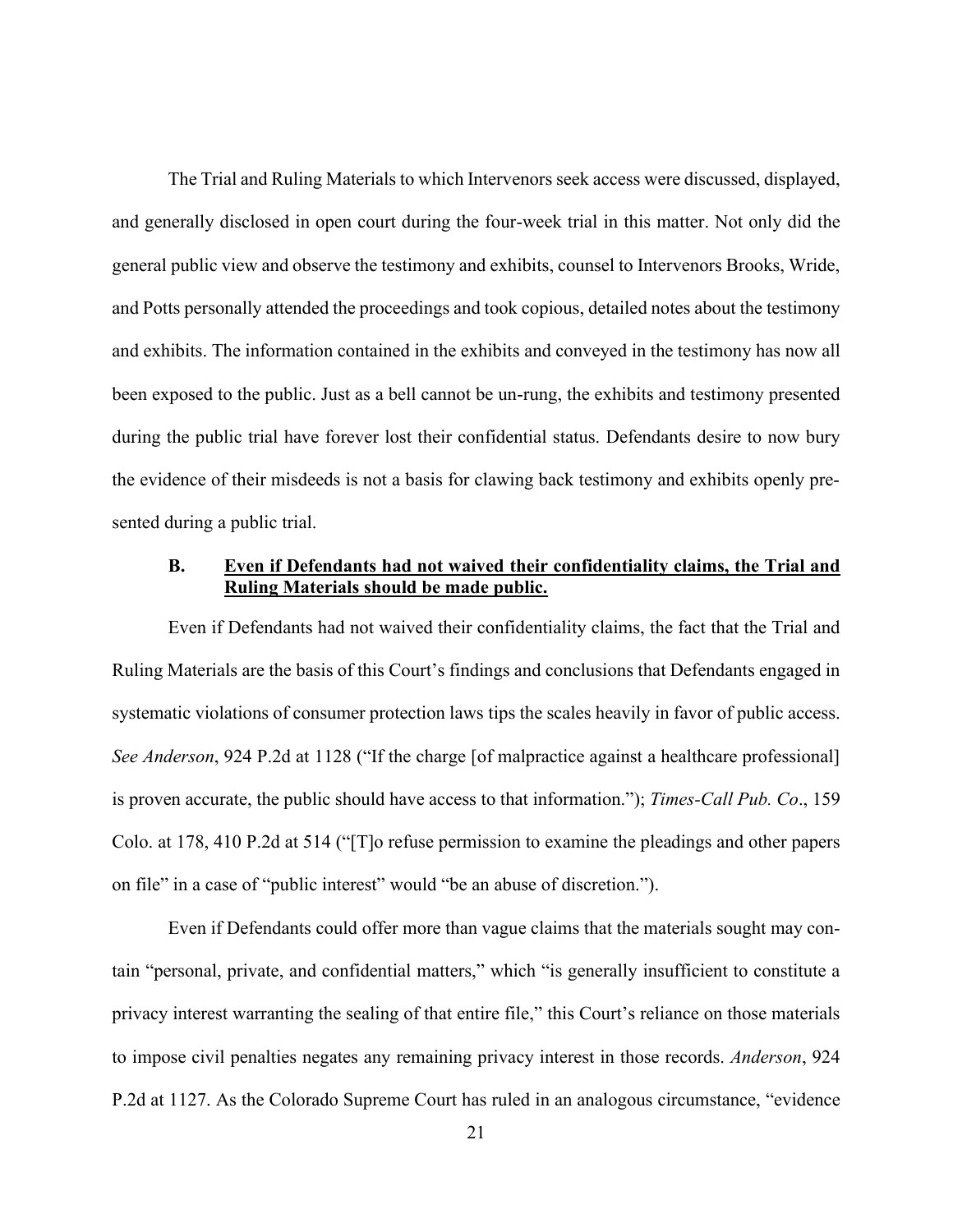of crime necessarily loses its entirely private character when" it is obtained "for use in" a "prosecution on behalf of the public." *Harris v. Denver Post Corp*., 123 P.3d 1166, 1170 (Colo. 2005). The principle applies with equal force to evidence of violations of consumer protection laws resulting in millions of dollars in civil penalties, which were obtained by the Attorney General's office on behalf of the public.

Indeed, the mere fact that this lawsuit involves an enforcement action brought by the Colorado Attorney General and implicates thousands of the state's residents ought to be sufficient to establish that the case involves issues of public interest and importance that justify opening the records to that very public. *Anderson*, 924 P.2d at 1128 (noting that "because [the defendant] is a licensed health care professional, a charge that he has engaged in unprofessional conduct implicates the public interest and involves more than a private dispute between individuals"). Because Defendants cannot establish a protectible interest in the Trial and Ruling Materials that Intervenors seek—that is, they have no legitimate interest in maintaining the confidentiality of the evidence of their wrongdoing—the Court should order those materials made public, subject only to the privacy interests of current or former students.

# **III. INTERVENORS HAVE AN ADDITIONAL FIRST AMENDMENT RIGHT TO AC-CESS THE INFORMATION THAT WAS DISCLOSED DURING THE PUBLIC TRIAL WITHOUT RESTRICTION.**

The "First Amendment and the common law provide different levels of protection" to judicial records. *Stone v. Univ. of Maryland Med. Sys. Corp*., 855 F.2d 178, 180 (4th Cir. 1988). While the common law presumes access to judicial records, *Nixon*, 35 U.S. at 597, "[w]here the First Amendment guarantees access, . . . [it] may be denied only on the basis of a compelling governmental interest, and only if the denial is narrowly tailored to serve that interest," *Stone*, 855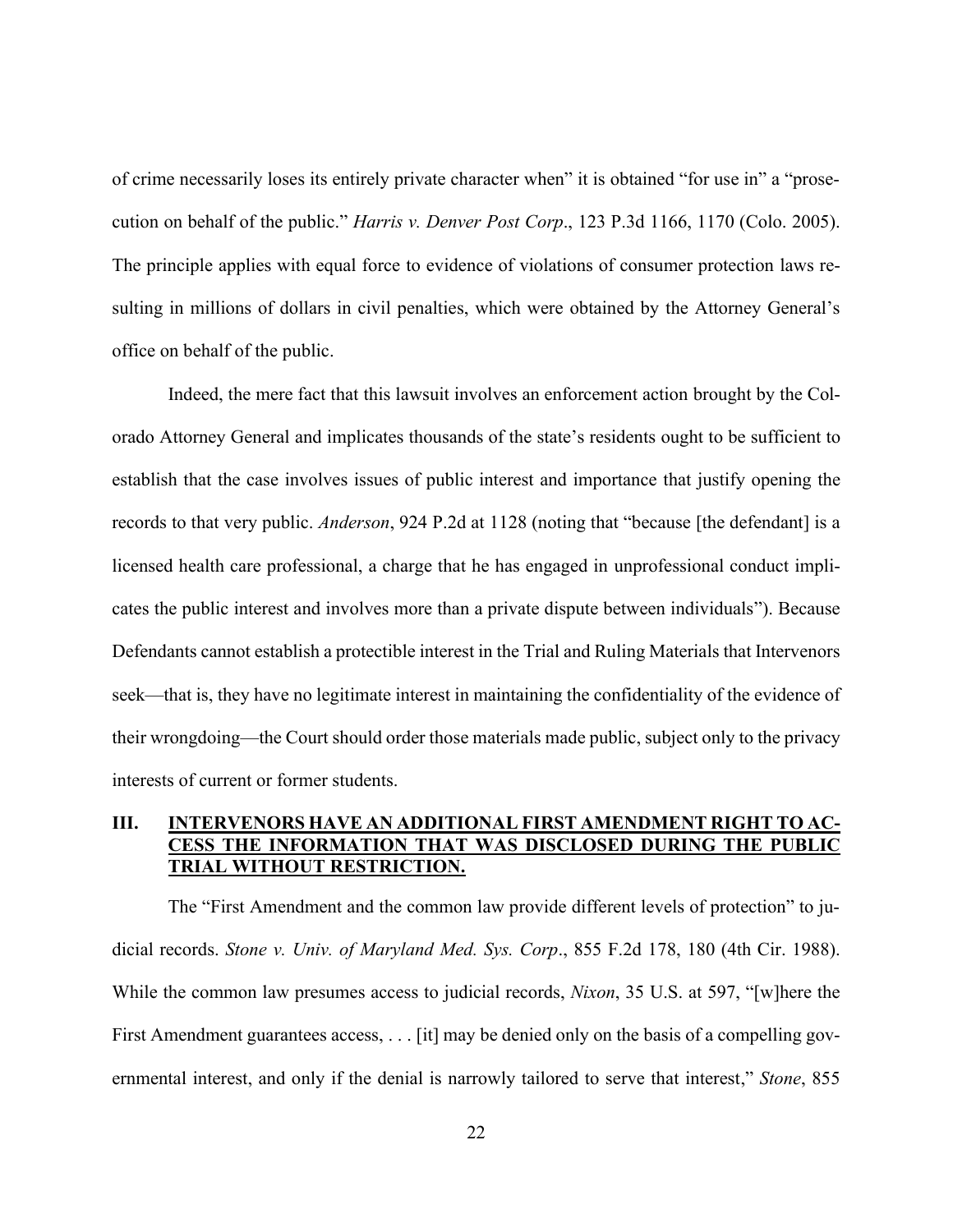F.2d at 180. "The burden to overcome a First Amendment right of access rests on the party seeking to restrict access, and that party must present specific reasons in support of its position." *Virginia Dep't of State Police v. Washington Post*, 386 F.3d 567, 575 (4th Cir. 2004).

Here, "when the documents currently at issue were offered into evidence . . . at trial, they became, simply by virtue of that event, subject to the public right of access guaranteed by the First Amendment." *Level 3 Commc'ns, LLC v. Limelight Networks*, Inc., 611 F. Supp. 2d 572, 589 (E.D. Va. 2009). As in the *Level 3* case, "[t]he First Amendment public right of access to these exhibits sprang into existence upon their being offered into evidence . . . at trial," and, Defendants' failure to take action at that time constituted a "waive[r of] any future right to assert any competing interest to be weighed by the Court and, thus, any objection to the public availability of the exhibits in the Court's files." *Id.* at 588.

Counsel for Ms. Brooks, Ms. Wride, and Ms. Potts attended the public trial, heard the testimony of the witnesses, and observed the exhibits offered by the parties and shown on the projector screen. In other words, they were privy to the Trial Materials from the public gallery. Therefore, under the First Amendment, Ms. Brooks, Ms. Wride, and Ms. Potts all acquired a future right of access to the Trial Materials, and Defendants' waived their right to oppose the further and future access to those records.

As noted, unlike the common law rights of access to court records, which may be overcome by a showing that Defendants' privacy interests outweigh the public's interest in access, the First Amendment rights now belonging to Ms. Brooks, Ms. Wride, and Ms. Potts may only be denied by a compelling government interest. And even then, any restriction on those access rights must be narrowly tailored to accomplish that government purpose.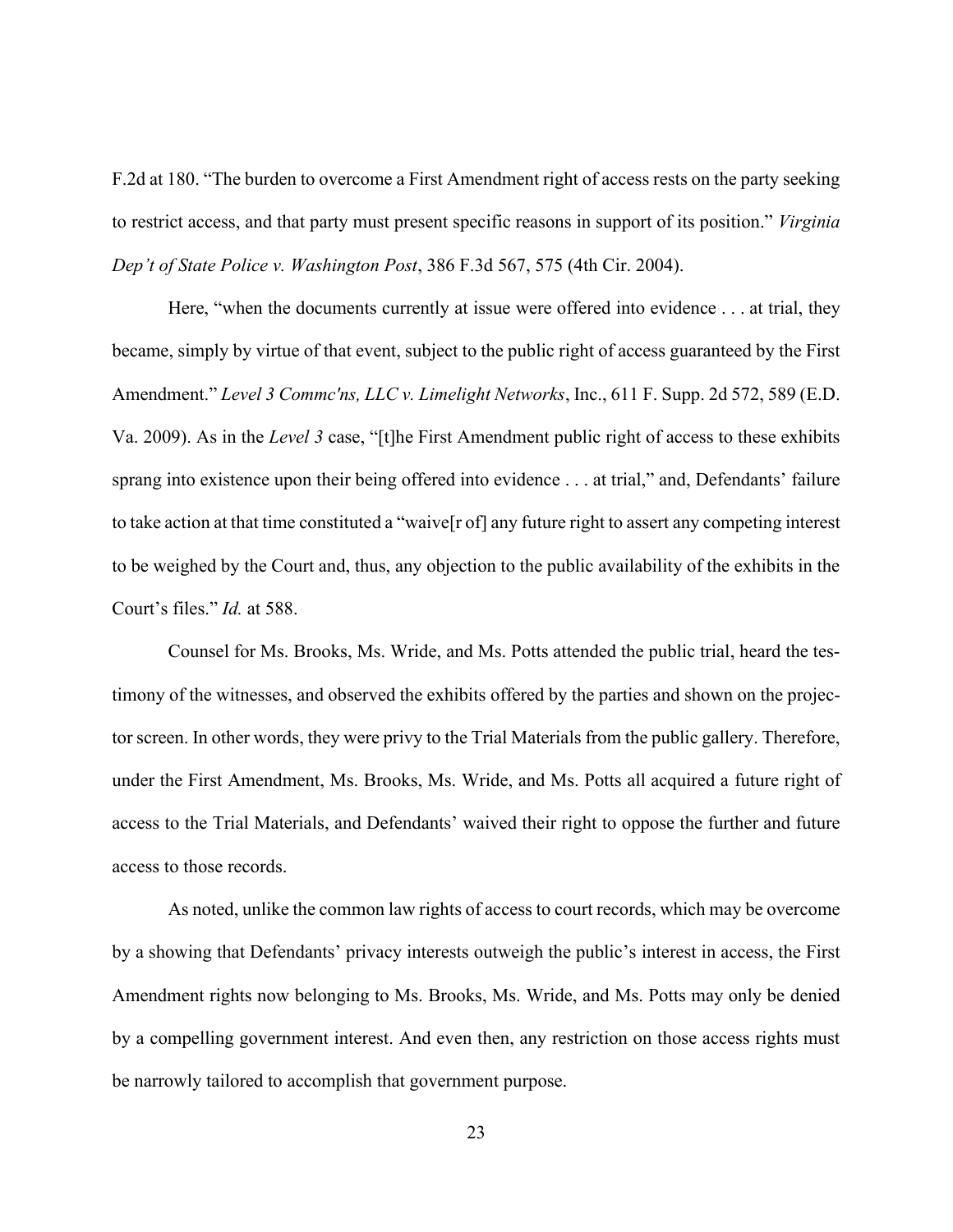Certainly, Defendants cannot articulate a legitimate *government* (rather than private) purpose for restricting Ms. Brooks', Ms. Wride's, and Ms. Potts' access to evidence of Defendants' massive civil liability, and it does not appear that the relevant government entity—the State of Colorado—opposes Intervenors' request for access to the Trial Materials. Because Intervenors have a First Amendment right of access to the Trial Materials and Defendants have waived their rights to oppose such access, the Court should order that Intervenors may access the Trial Materials.

#### **CONCLUSION**

For the reasons stated above, the Court should enter an order making all Trial and Ruling Materials, except those containing unredacted private student information, available to the public as quickly as reasonably practicable.

Respectfully submitted on the 23<sup>rd</sup> day of February 2021.

/s/ Zachary S. Westerfield Zachary S. Westerfield Atty. Reg. #: 38690 600 17th St. Suite 2800 South Tower Denver, CO 80202 (303) 832-1122

And

Brandon J. Mark (pro hac vice sought) 201 S. Main St., Suite 1800 Salt Lake City, UT 84111 Phone Number: (801) 532-1234 E-mail: bmark@parsonsbehle.com Utah Bar #10439